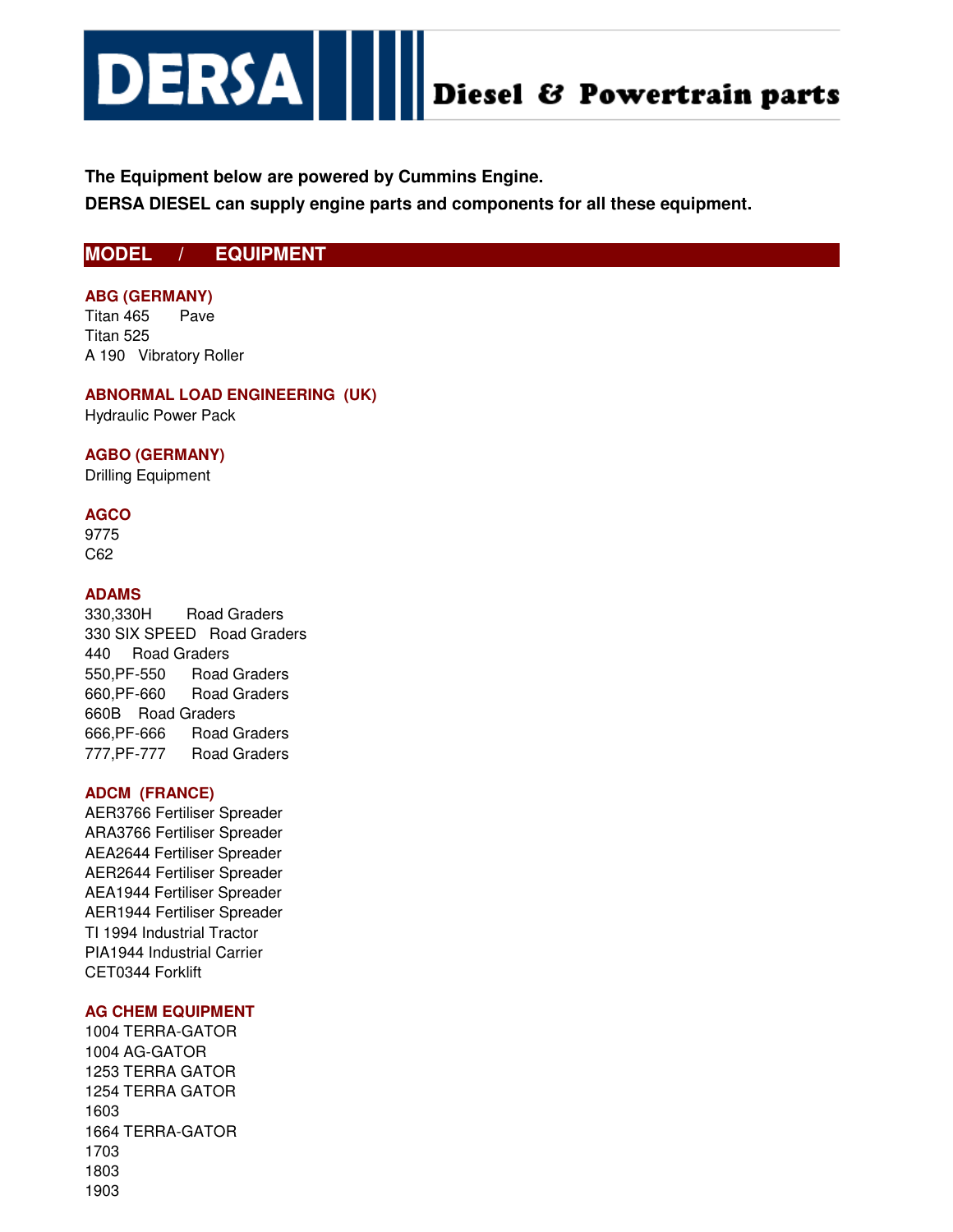2004 GO-GATOR 2004 GO-GATOR 2204 2505 COMPOST SPREADER 2700 3004 GO-GATOR 804 AG-GATOR A-2500 A-2600 A-2800 A-3500 A-4500

### **AHLHEIM (GERMANY)**

Irrigation Pump

#### **ALLEN-GROVE**

RT60S

## **ALLIS-CHALMERS**

440 Tractors FD30B FD50 FR30 FR35 HD-31 Tractors HD-41, HD-41B Tractors TR-200 Motor Vagon, Dumper TS-200 Motor Vagon, Dumper TS-300 Motor Vagon, Dumper TW-300 Motor Vagon, Dumper

## **AMERICAN HOIST & DERRICK**

140 HOIST Hoist Cranes

## **ASEA**

360KVA 530KVA 720KVA

## **ATLAS COPCO**

PR365, PR600 Compressor 365 600 620 XA430

## **AUSTIN WESTERN**

650 Road Graders PACER100 Road Graders PACER200 Road Graders PACER300 Road Graders PACER400 Road Graders PACER400SR Road Graders SUPER100 Road Graders SUPER200 Road Graders SUPER200SR Road Graders SUPER300 Road Graders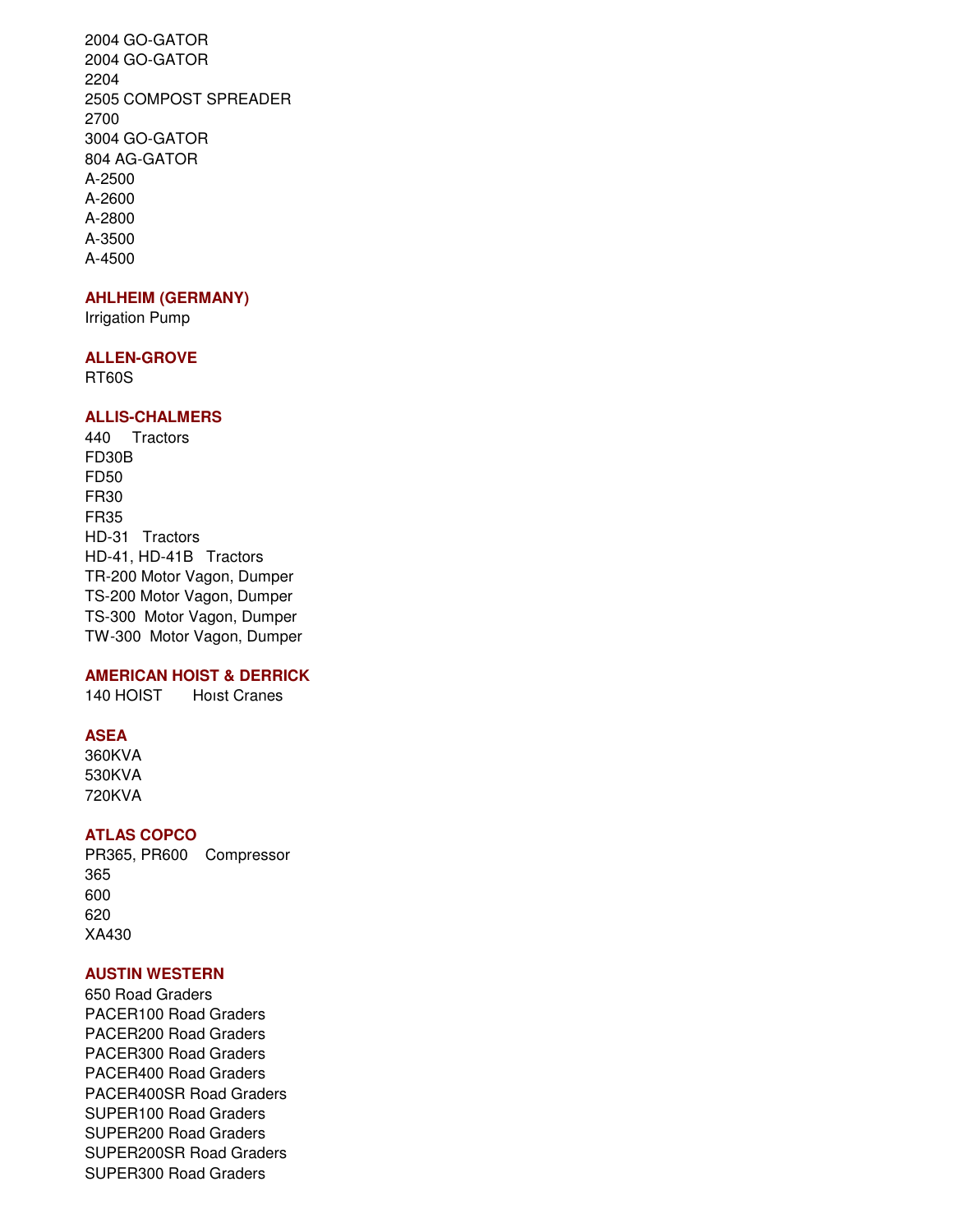## **AUTOSAN**

H10-12.18 H10-12.18

## **AVELING BARFORD (UK)**

RXD28 Artic Dump Truck RD25 Dumper RD30 Rigid Dump Truck RD35 Rigid Dump Truck RD40 Rigid Dump Truck RD50 Rigid Dump Truck RD55 Rigid Dump Truck RD65 Rigid Dump Truck RD150 Dumper RD250 RD255 RXD25 ASG13 Grader TG12 Grader TG14 Grader CENTAUR 25,28 Dumper MG, MT, SUPER MG Dumper WXL024 Loader TS500P Tractor Shovel WL26 WL31 WL45

## **AVIA**

60 75 90

### **AWD**

TL24-27 TL33-27

**BADGER**

4430

## **BANTAM**

166 (S/N 63100-63244) Construction Equipment 266 (S/N 66100-66296) Construction Equipment

## **BARBER GREENE**

RX50

## **BARKO HYDRAULICS**

295 ML Trailer / Truck Mount 395 ML Trailer / Truck Mount 495 ML Trailer / Truck Mount 495 ML Crawler 595 ML Trailer / Truck Mount 595 ML Crawler 475B Hydrostatic Rough Terrain Carrier 930 Mulcher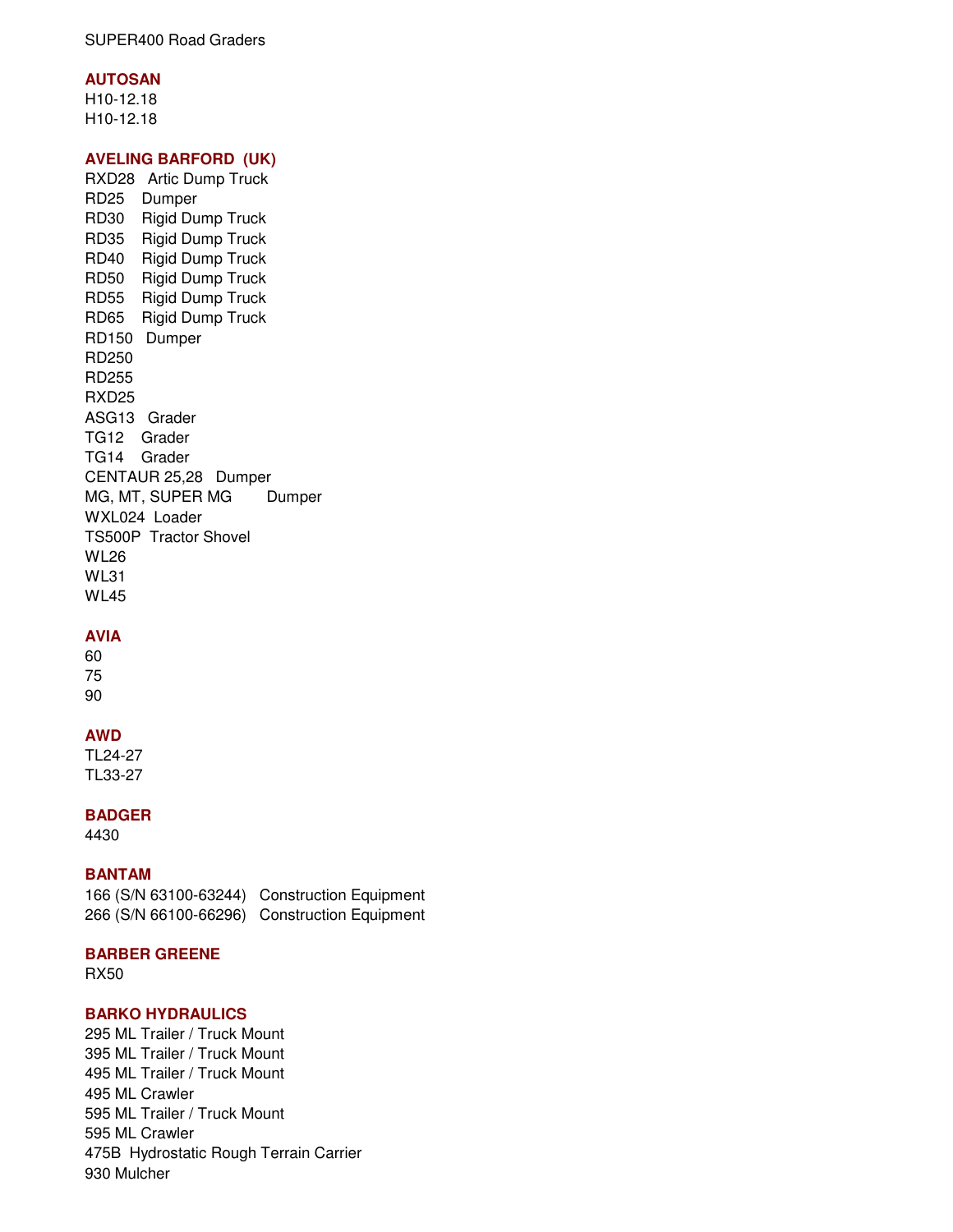## **BEDFORD**

TM SERIES Trucks & Buses TM SERIES Trucks & Buses TM2600 Trucks & Buses TM3800 Trucks & Buses TM4400 Trucks & Buses

## **BELOTTI (ITALY)**

B92 Crane Carrier SC40A Gantry Crane B91 Crane Carrier

## **BENATI**

3.15 Showel 3.16 Showel 3.22 Showel

## **BIG BUD**

## **BENDINI (PPM GROUP) (ITALY)**

A335 Crane A340 Crane A540 Crane CN180İ Crane

**BHARAT EARTH MOVERS LTD** BH100

## **BIG BUD**

320 Tractor 360 Tractor 450 Tractor 525 Tractor

## **BLAW KNOX (UK)**

BK169 Paver BK171 Paver BK191 Paver BK450 Paver BK451 Paver PF171A Paver PF172 PF200 PF200B Paver PF5510 Paver RW195H Road Widener

## **BLOUNT / PRENTICE**

Prentice 490 skidders

## **BLUE BIRD BODY**

TC/2000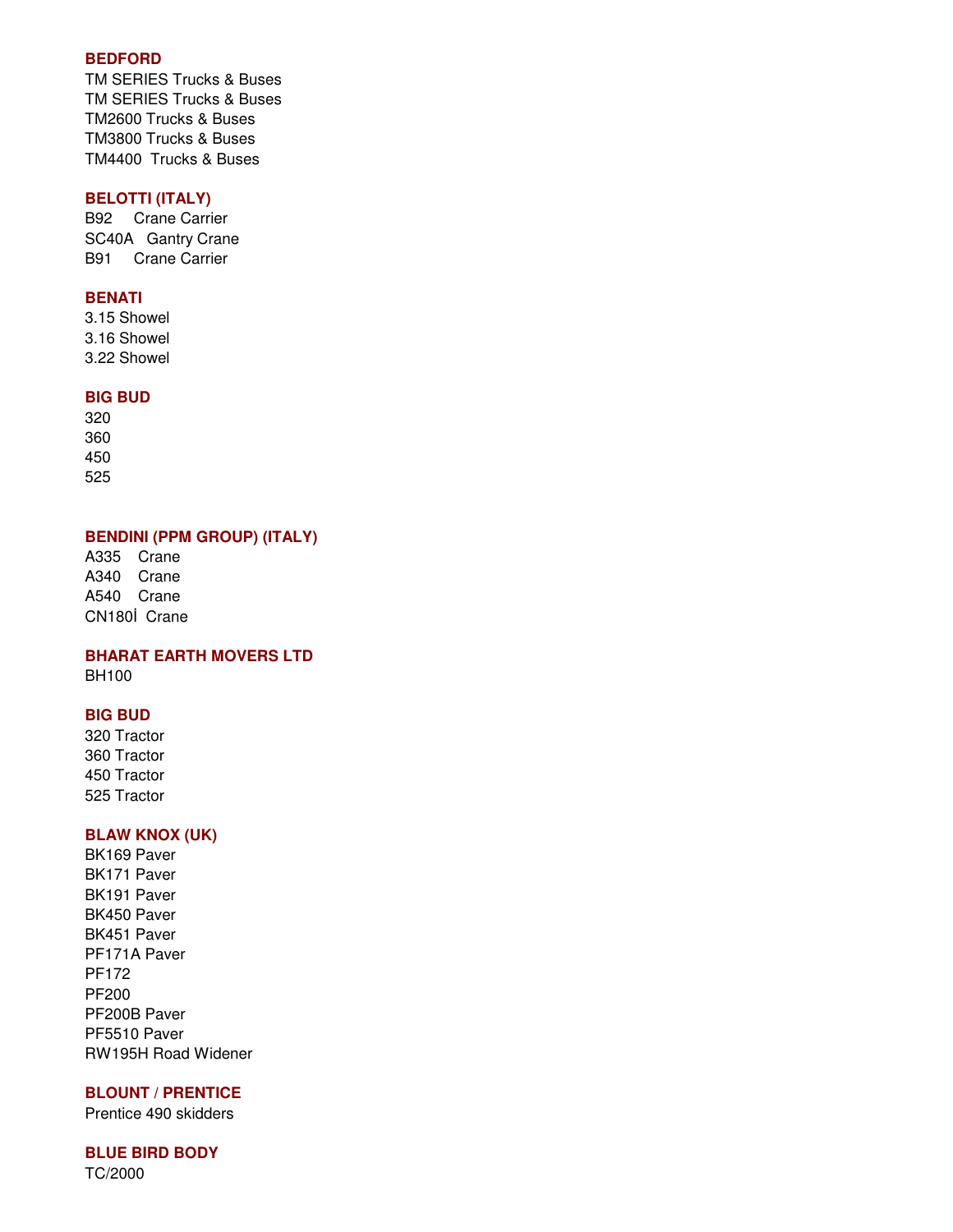## **BITELLI (ITALY)**

GHIBLI Tifone Road Roller BB660 Paver SF60 Grinder

### **BLOUNT**

180C Forestry Equipment 210C Forestry Equipment 410C Forestry Equipment 410C SPA Forestry Equipment 410D Forestry Equipment 511B Forestry Equipment 511E Forestry Equipment 600B Forestry Equipment 611BII Forestry Equipment 611E Forestry Equipment 625 Forestry Equipment ATL-425 Forestry Equipment ATL-625 Forestry Equipment CR-625 Forestry Equipment T-180D Forestry Equipment T-210D Forestry Equipment T-325 Forestry Equipment T-410D Forestry Equipment T-410DX Forestry Equipment

## **BLAW KNOX (UK)**

- 169 Paver 171 Paver
- 191 Paver
- 450 Paver
- 451 Paver

## **BMC SANAYI TICARET (TR)**

FATIH Trucks PROFESYONEL Trucks BELDE Buses PROBUS Buses 162-22 Truck 162-25 Truck 170-25 Truck 200-26 Truck 214-26 Truck 220-26 Truck 270-26 Truck 180 Fatih Truck 280 Fatih Truck 215SCB Probus Bus 260SLF Bus 220-17B Belde Bus 220-17C Belde Bus PRO617 Truck PRO518 Truck PRO522 Truck PRO620 Truck PRO624 Truck PRO822 Truck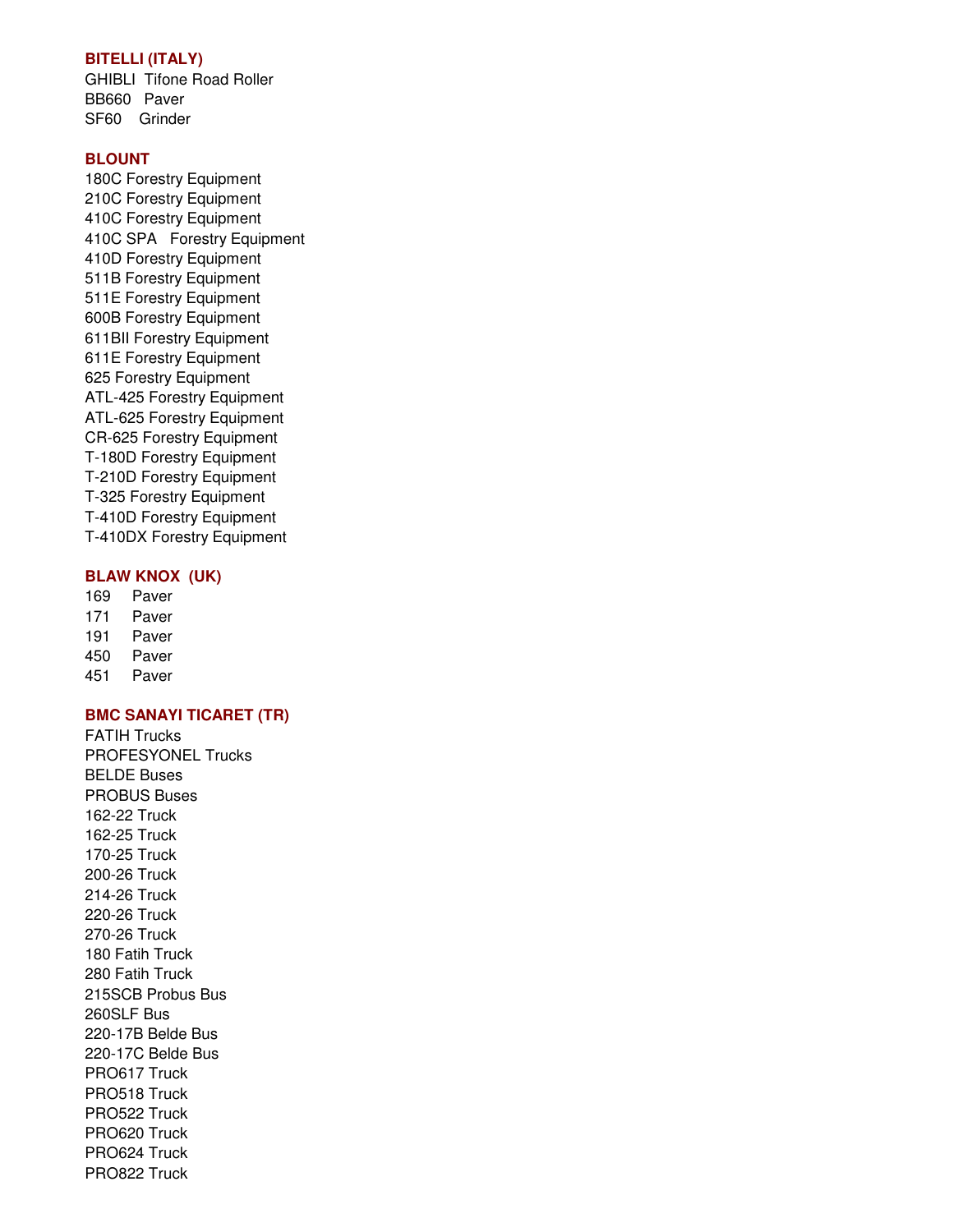PRO827 Truck PRO935 Truck PRO1142 Truck PRO625 Truck PRO832 Truck 170 Fatih Truck 270 Fatih Truck 200 Fatih Truck 850RE Bus 110-08 Truck 110-10 Truck 105-08 Truck 130-14 Truck 130-19 Truck 145-22 Truck 260CB Belde Bus 260SB Belde Bus 280CNG Belde Bus 300 Belde Bus Procity Bus 230CNG Probus Bus Procity CNG Bus 850TBX Probus Bus 235-16 BMC Shalter 380-26 BMC Tachtical Military Vehicle

## **BOMAG (GERMANY)**

300 701 301, 301/2 BC710 Garbage Compactor BW10AS Roller BW12AS Roller BW12R Roller BW16/20R Vibratory Roller K301 K350 Compactor K350P Compactor K351 Compactor K401 Roller K451 Compactor K701 K850 Compactor K850P Compactor K851 Compactor

## **BRAY**

566AWS 588 588AWS

## **BOOS (GERMANY)**

Fire Pump Fire Pump Fire Pump Fire Pump Fire Pump Fire Pump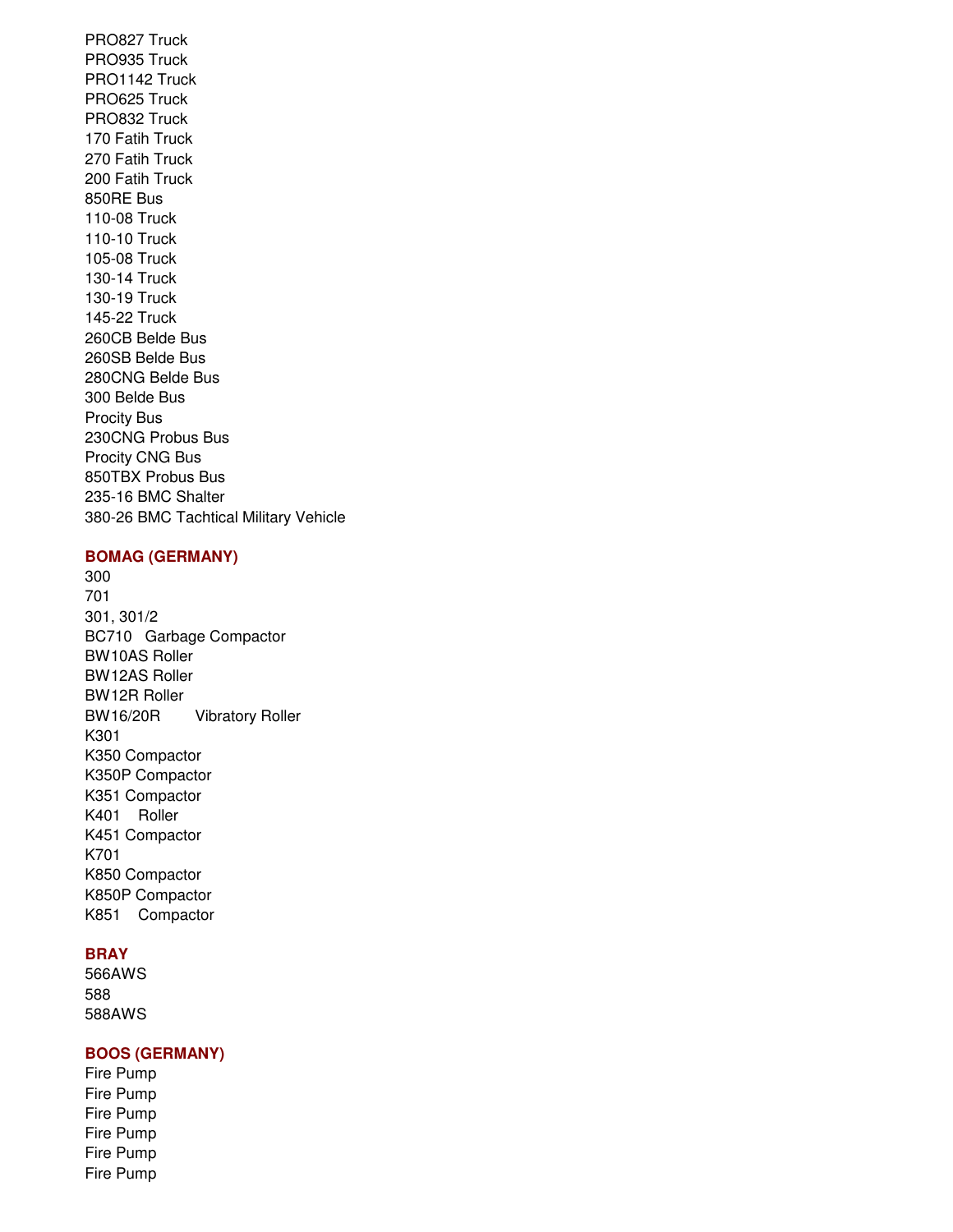Fire Pump

## **BOSS TRUCK (UK)**

G32/45 Fork Lift G36 Container Handler

## **BOURGOIN (FRANCE)**

JC410 Corn Picker JL407 Corn Picker SMD15 Sweet Corn Harvester

## **BRAUD**

588 Loader BL566 AWS Loader

### **BRITISH JEFFREY DIAMOND**

MASTER PLANER

## **BROS.**

LSPRM-8 Road Machinery SP-10000 Road Machinery SP-255DA Road Machinery SSPRM-7 ROTO MIXER Road Machinery

### **BROWN LENOX (UK)**

110 Mobile Jaw Crusher 114 Mobile Jaw Crusher 118 Mobile Jaw Crusher 120 Mobile Jaw Crusher 4227 Portable Jaw Plant

## **BUCYRUS-ERIE**

40R 110T 20H 300H 325H 36L 38B 40R 45C SERIES 2B 60R

### **BUFFALO-SPRINGFIELD**

KOMPACTOR K-45 Roller; compactor PSR-30 Roller; compactor PSR30 Compactor

## **BWM**

MB100 Shredder MB180 Shredder MB240 Shredder MOCK Screen

## **CANTAMESSA (ITALY)**

PT130 Electric Cable Puller PU068 Electric Cable Puller PU134 Electric Cable Puller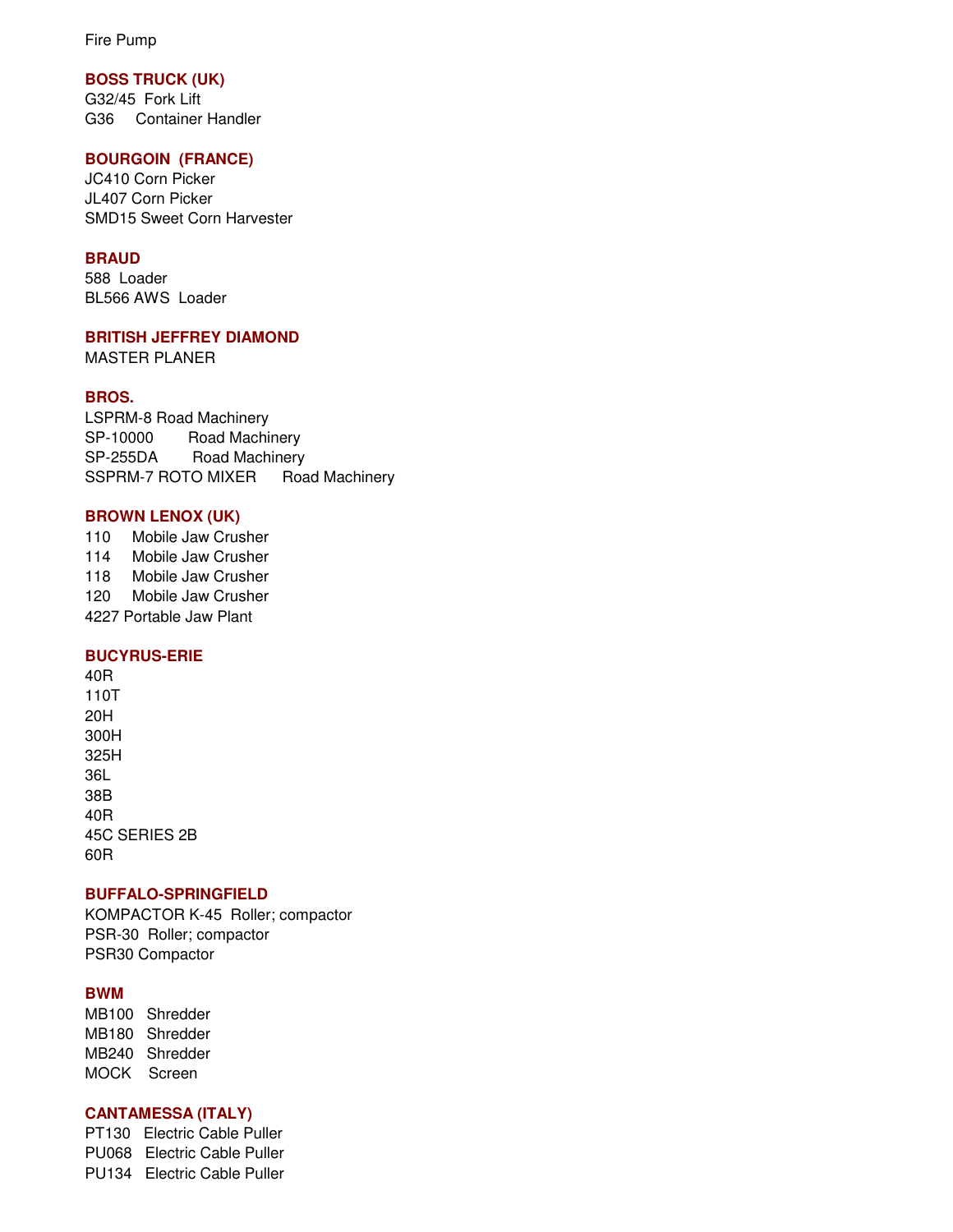## **CASE** 81 239 359 505 550 580 585 600 611 621 680 721 721D Wheel Loader 821 821C Wheel Loader 855 860 921 921C Wheel Loader 1644 1840 2055 9110 9210 9230 9240 9250 9260 9270 9280 1000 Excavator 1085C Wheeled 1088 Maxi 1088P2AL 1150E Crawler 1150E Loader 1150G Crawler 1155E Crawler 1288CK 1288LC 1650K Crawler 1666 215HP 1845 Skidsteer Uni-Loader 1845C 350BCK 350CK 40B WHEEL S/N 2200-6292775 Excavator 450C 5130,514 Tractor 580 PRESTIGE Backhoe Loader 580 SUPER E Backhoe Loader 580 SUPER M 580K Loader 580SLE Backhoe Loader 586E 590 Backhoe Loader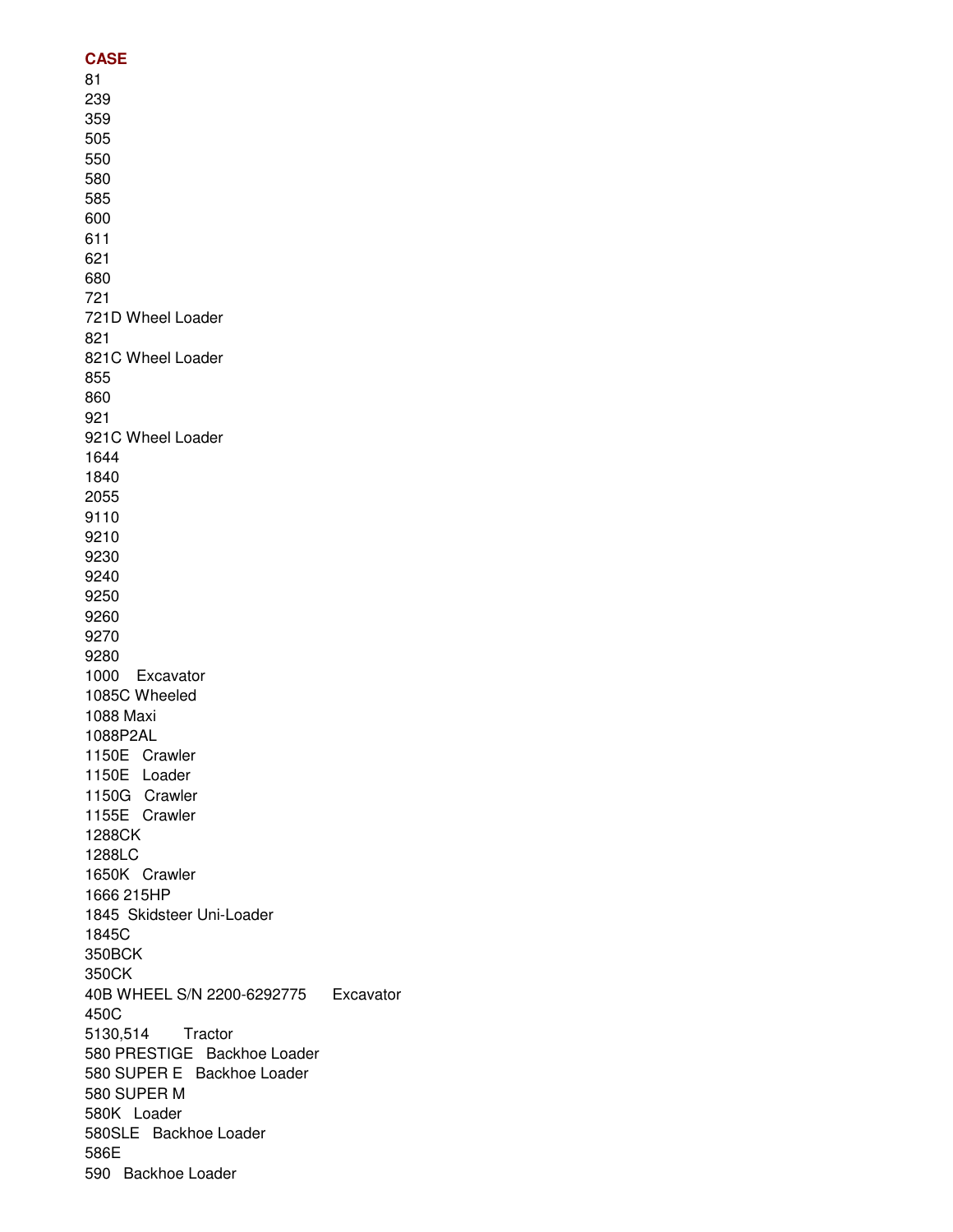590D 600 CRAWLER Excavator 600CK 61CK 650G Crawler 680K Loader 780C 81CK 821B 850E 850G Crawler 855E 888P2AL 9150 STEIGER SERIES Tractor 9170, 9180 STEIGER SERIES Tractor 9190 Tractor 921B MX100 Maxxum Tractor MX110 Maxxum Tractor MX120 Maxxum Tractor MX135 Maxxum Tractor MX150 Maxxum Tractor MX170 Maxxum Tractor MX180 Magnum Tractor MX200 Magnum Tractor MX210 Magnum Tractor MX220 Magnum Tractor MX230 Magnum Tractor T2670 Tractor W11 W11B W14C

### **CHAMPION ROAD**

100T 710 710A 716A 720 720A 726A 730 730A 736A 740 740A 750 750A 780 780A C70 C70A C76A C80A C86A D562 D600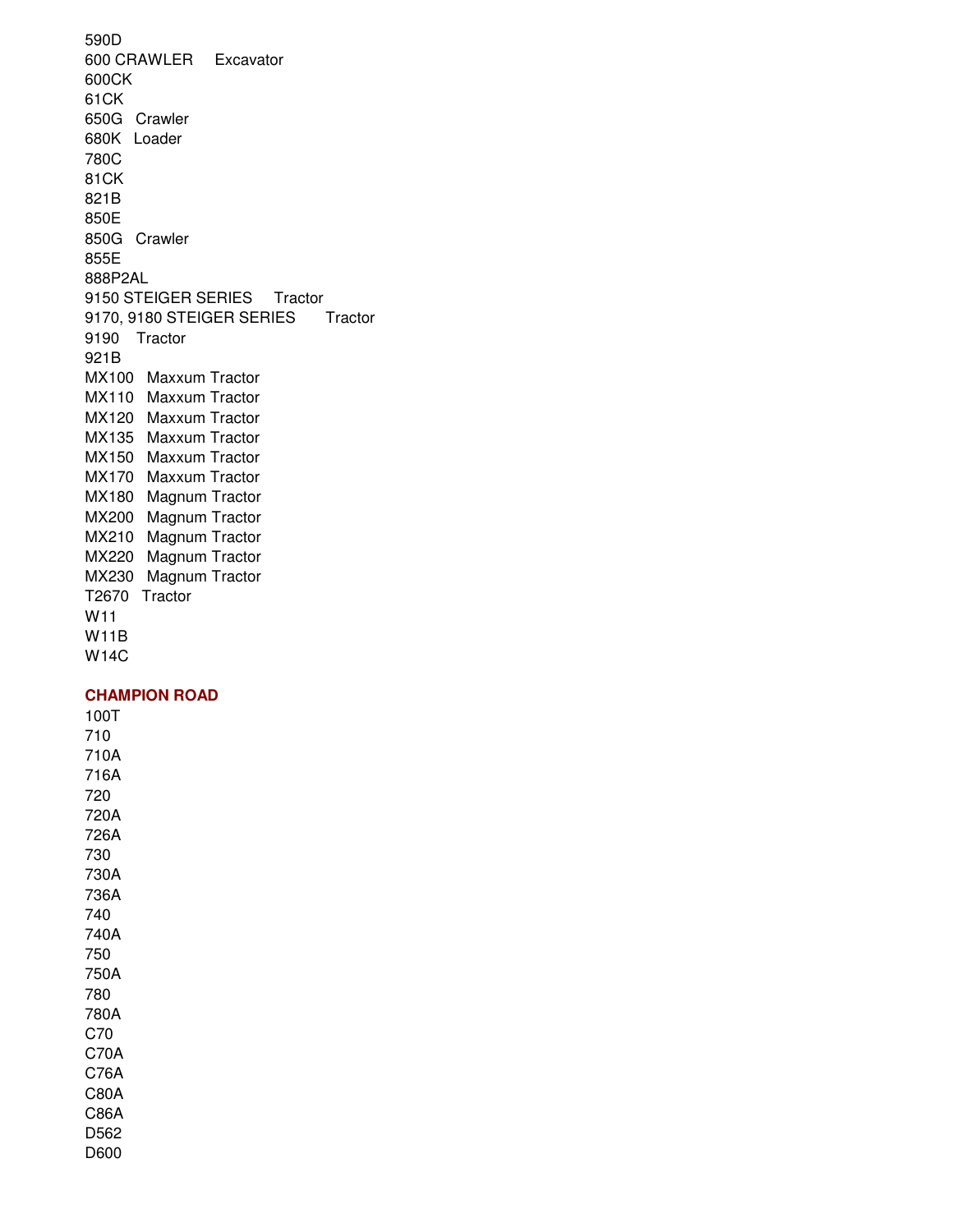## **CHICAGO-PNEUMATIC**

365RO-2 Compressor 600RO2 Compressor 900RO-2 Compressor CP385 CP750

## **CLARK**

125 SERIES III Backhoes/ Loaders 125 SERIES IIIART Backhoes/ Loaders 125A SERIES II Backhoes/ Loaders 125B Backhoes/ Loaders 125C Backhoes/ Loaders 175A SERIES I Backhoes/ Loaders 175A SERIES II Backhoes/ Loaders 175A SERIES III Backhoes/ Loaders 175B Backhoes/ Loaders 175C Backhoes/ Loaders 275 LKIII A Backhoes/ Loaders 275A SERIES I Backhoes/ Loaders 275A SERIES II, III Backhoes/ Loaders 275A SERIES IIIART Backhoes/ Loaders 275B Backhoes/ Loaders 275B Backhoes/ Loaders 275C Backhoes/ Loaders 375 SERIES Backhoes/ Loaders 375A Backhoes/ Loaders 45B Backhoes/ Loaders 475 SERIES III ART,A Backhoes/ Loaders 475B Backhoes/ Loaders 475C, 475C TURBO Backhoes/ Loaders 55C Backhoes/ Loaders 675C Backhoes/ Loaders 6KR Backhoes/ Loaders 75B, 75C Backhoes/ Loaders 615 Cranes 720 05 Cranes 501 Graders RANGER 666 Ranger-Log Skidder RANGER 667 Ranger-Log Skidder RANGER 668 Ranger-Log Skidder 180 SERIES I Tractor Dozer 180 SERIES III Tractor Dozer 280 SERIES I Tractor Dozer 280 SERIES III Tractor Dozer 280-IIIA Tractor Dozer 280B Tractor Dozer 380 SERIES II Tractor Dozer 380-IIIA Tractor Dozer 380B Tractor Dozer 480TD Tractor Dozer 110 SERIES | & III Tractor Scraper 210 SERIES I Tractor Scraper 210 SERIES III & HANCOCK Tractor Scraper 210-HB Tractor Scraper 310 SERIES I Tractor Scraper 410 SERIES Tractor Scraper 101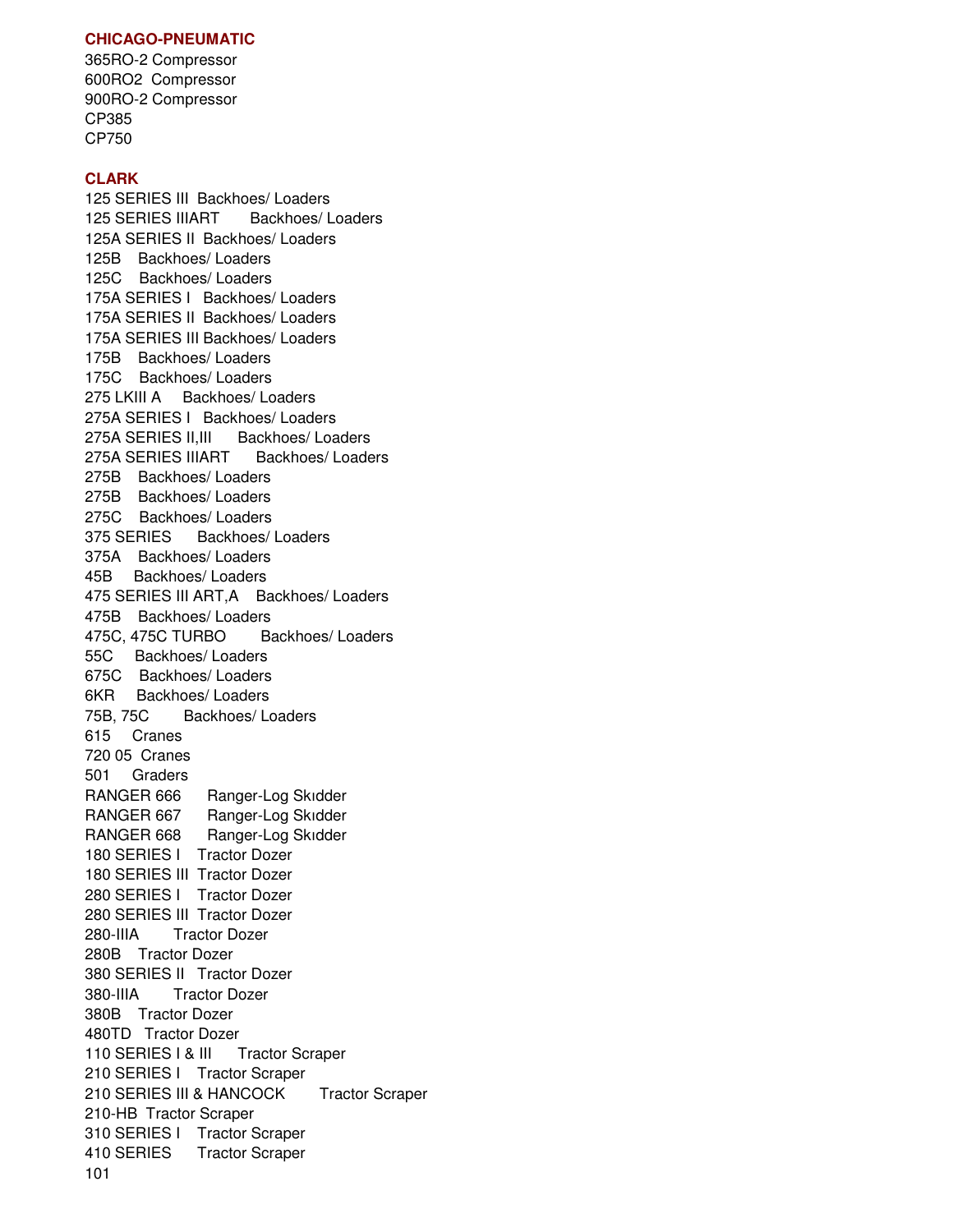1500C 501 Grader

### **CLEVELAND**

HYDRA TRUCK 12/14T, 20/25 TSC, HUSKY 18/22 Cranes 710,710A Motor Graders 720,720A Motor Graders 730,730A Motor Graders 740,740A Motor Graders 780,780A Motor Graders D-562 Motor Graders D-600 Motor Graders

## **COLES**

30/35T Mobile Cranes HYDRA 25/30T Mobile Cranes HYDRA HUSKY 150T MK II,12/14T,13/17T,16/18T, Mobile Cranes 20/22T,36/40TSC Mobile Cranes HYDRA HUSKY 36/40TSC Mobile Cranes HYDRA TRUCK 12-14T Mobile Cranes HYDRA TRUCK 13/17T, 16/18T,18/22T,20/22T Mobile Cranes HYDRA TRUCK 40/45T,54/60T Mobile Cranes CR400, CR400SS, CV400 Mobile Cranes R370 Mobile Cranes ROTAIR R0370 Mobile Cranes 365-RO-2 Mobile Cranes 900-RO-2 Mobile Cranes

### **COMPAIR LTD. (UK)**

750-125S Compressor 750-125 Compressor 650-170S Compressor 650-170 Compressor 750-170S Compressor 750-170 Compressor 900-125S Compressor 900-125 Compressor

## **COSMOS**

755 CM Cranes

### **CRANE CARRIER**

LCM6566 Construction Equipment M-808A, M-1005A, M-905A Construction Equipment

### **CRAIGAVON ENG. (UK)**

Trans Batch

### **CURTISS-WRIGHT**

CW-214, CW-215 Scrapers & Dumpers CW-320, CW-321 Scrapers & Dumpers

### **CUMMINS MERCRUISER DIESEL COMPAIR**

C190TS-10 C190TS-12 C200TS-10 C220-TS10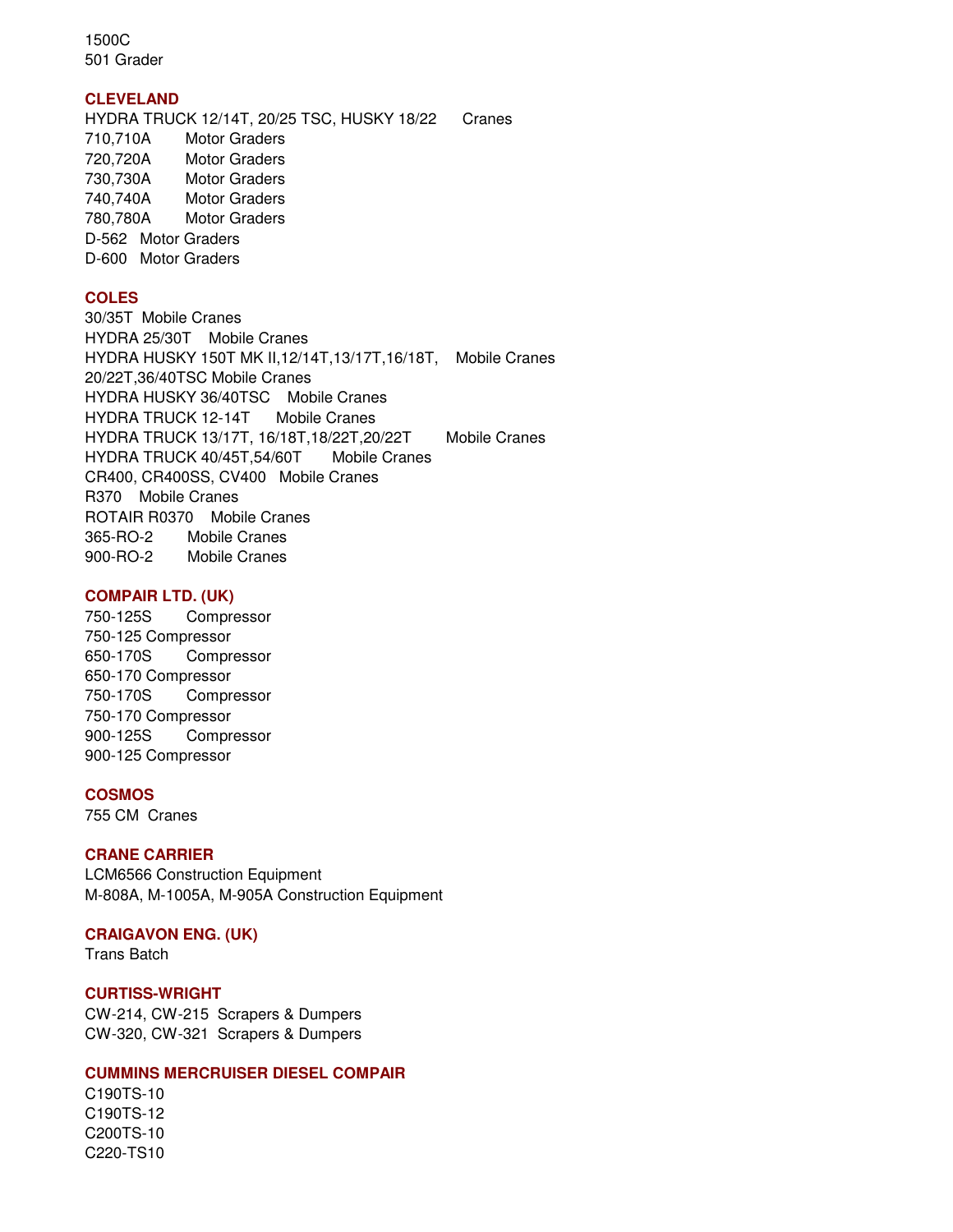## **DAF**

45130,45 Truck 55.180ATI, 55.210ATI,55.230ATI Truck 95500 Truck F800 Truck F600 Truck 55-190 LF Truck 55-220 LF Truck 55-250 LF Truck 55.180 TI Truck 55.210 TI Truck 55.230 TI Truck

## **DART**

600 Loaders

## **DEMAG (GERMANY)**

CC12000 Crawler Crane H30 Hydraulic Excavator H35 Hydraulic Excavator H55 Hydraulic Excavator H65 Hydraulic Excavator H85 Hydraulic Excavator H95 Hydraulic Excavator H135 Hydraulic Excavator H185 Hydraulic Excavator H285S Hydraulic Excavator H485 Hydraulic Excavator CC4000, TC4000 Cranes HC500 Cranes TC4000 Cranes H241 Excavator H51 Excavator H71 Excavator

### **DENNIS**

ELITE Truck ELITE Truck DART Buses & Coaches JAVELIN, LANCE Buses & Coaches JAVELIN Buses & Coaches TRIDENT 2, TRIDENT 3 Buses & Coaches MAXIM

### **DJH (UK)**

POWERBORE 100 Horiz.Boring Machine Mud Pump

#### **DODGE**

KL600,K1050,K1100,K800,K850,K900,K950 Eur. Truck KP700,KP900,KP950,KR900,KT900 Eur. Truck Dodge Ram 2500 Truck Dodge Ram 3500 Truck

## **DOOSAN INFRACORE EUROPA SA**

DL400 Wheel Loader DL500 Wheel Loader M500-V Wheel Loader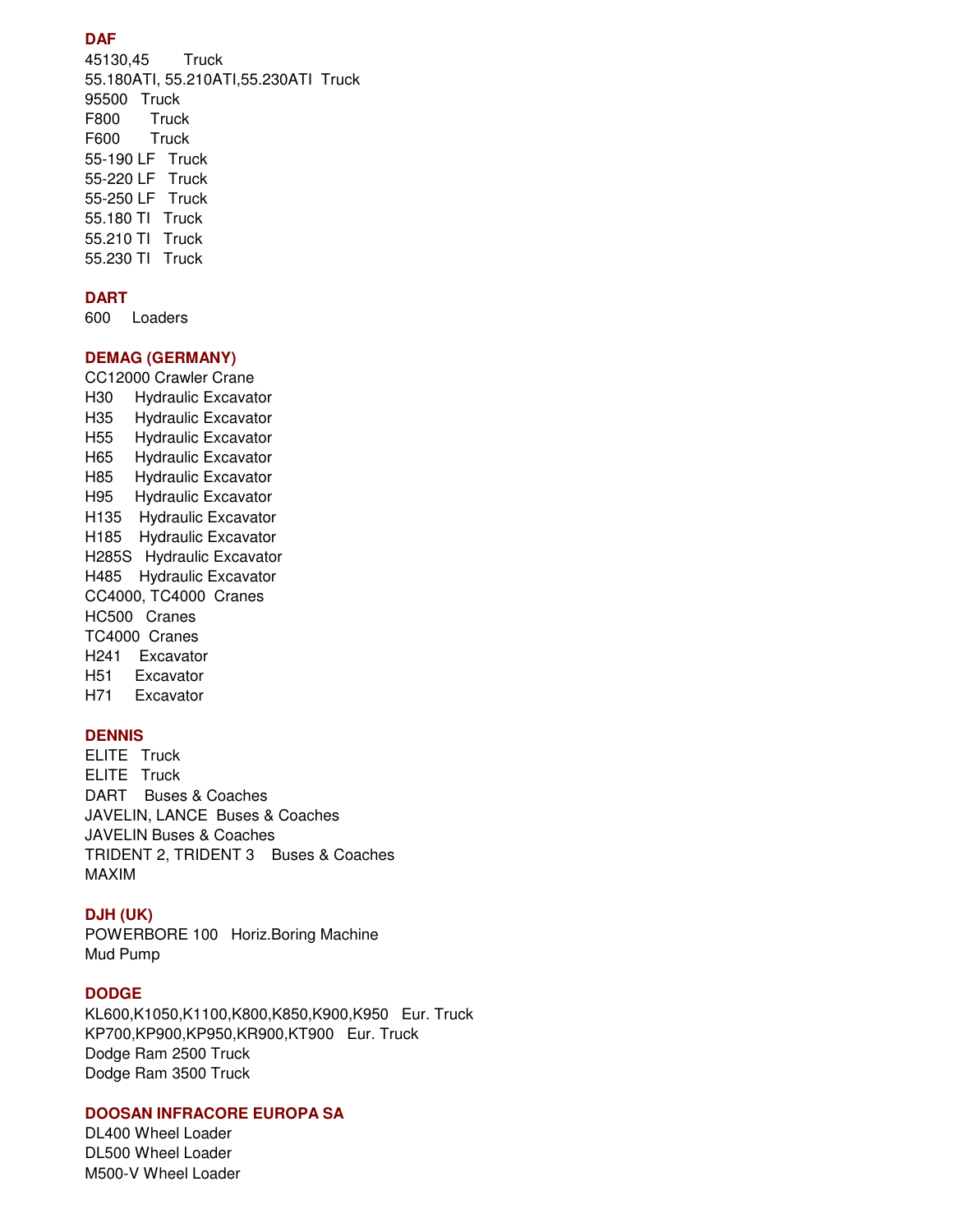## **DRILLTECH**

D40KS C50K Crawler D40K C40K

## **DROTT**

40 YB Cranes 40B WHEEL S/N 2200-6292775 Cranes 40EC,40YV CRAWLER, 40YC SERIES B CRAWLER, S/N 1500 Cranes 600 CRAWLER Cranes

#### **DRUM ENGINEERING (UK)**

Vacuum Loading Tank

#### **DYNAPAC (SWEDEN)**

CA150D Soil Compactor CA150PD Soil Compactor CA151 Soil Compactor CA152D Soil Compactor CA152PD Soil Compactor CA182D Soil Compactor CA182PD Soil Compactor CA250D Soil Compactor CA250PD Soil Compactor CA251 Soil Compactor CA262D Soil Compactor CA262PD Soil Compactor CA280 Soil Compactor CA280D Soil Compactor CA300 Soil Compactor CA300D Soil Compactor CA301 Soil Compactor CA362D Soil Compactor CA362PD Soil Compactor CA500D Soil Compactor CA500PD Soil Compactor CA512D Soil Compactor CA512PD Soil Compactor CA600D Soil Compactor CA600PD Soil Compactor CA602D Soil Compactor CA602PD Soil Compactor CC421 Asphalt Compactor CC422 Asphalt Compactor CC422C Combi Roller CC422CHF Combi Roller CC422HF Asphalt Compactor CC501 Asphalt Compactor CC522 Asphalt Compactor CC522HF Asphalt Compactor CC622HF Asphalt Compactor CC722 Asphalt Compactor CP271 Roller CS142 Static Roller CS142N Static Roller CT262 Static Roller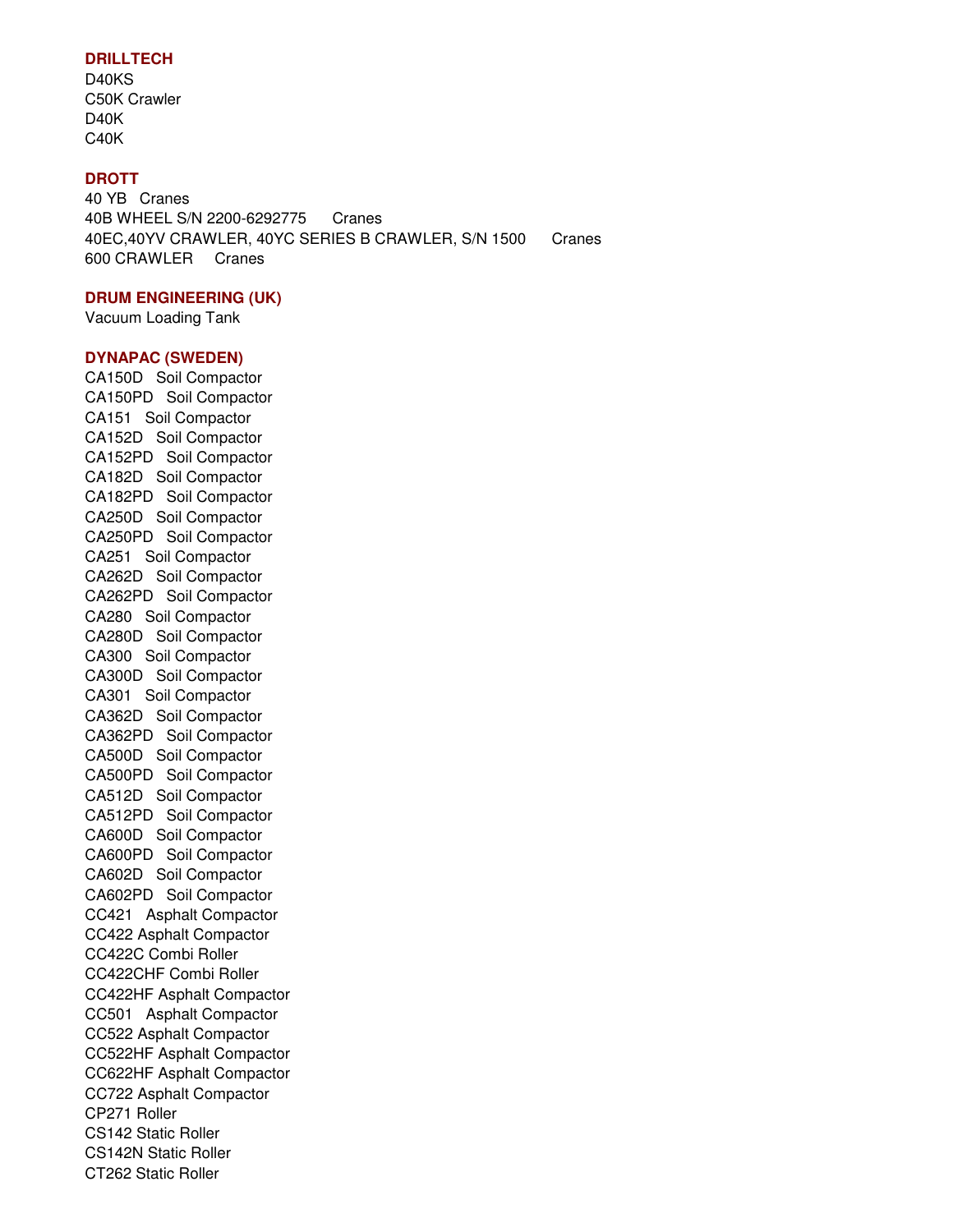CT364 Static Roller F121C Tracked Paver F121W Wheeled Paver F141 Finisher F141C Tracked Paver F141CR Tracked Paver F161W Wheeled Paver F181C Tracked Paver F182CS Tracked Paver MF250 Mobile Feeder

#### **EIMCO**

103,103B,103C,105,106,106B,106C,115,123,123B Tractor Loader 123C,125,126,126B,126C,133,133B,133C,135, Tractor Loader 136,136B,136C,136RO,143 Tractor Loader 165,165B,165C Tractor Loader

#### **EISENWERKE KAISERSLAUTERN (GERMANY)**

PL1025 Telescopic Excavator KR2212LC Excavator

#### **ELBE (GERMANY)**

Fire Pump Fire Pump Fire Pump

### **ENGLISH ELECTRIC**

STEPHENSON LOCO 34 TON Locomotives STEPHENSON LOCO 44 TON Locomotives

### **EQUIP FOREST/AAM BONNIER (FRANCE)**

FORTECH Forest Tractor FORTECH Forest Tractor

#### **ERF**

B SERIES Truck 362C2,36R2,38C2 Truck 38C2,40C2 Truck 40C2,42C2,57C2,C25C2, Truck C25C3, C36C2 Truck C32C2, C35C2, C36C2, C38C2, C40C2 Truck C60C3 Truck CP28-250, CP32-250, CP38-250, CP32-290,CP38-290 Truck CP38-320, CP38-350 Truck E6.18, E6.18R, ES6.18 Truck E6.21 Truck E8 SERIES Truck MODEL 64 Dumper Dump Truck MODEL 66 Dumper Dump Truck 32C4 Truck 64GX,64CU205,64CU220,64CU235,66CU205,66CU220 Truck 66CU235,66CU310 Truck 66CU250 Truck C SERIES Truck C SERIES Truck E6 SERIES Truck E10 SERIES Truck E14 SERIES Truck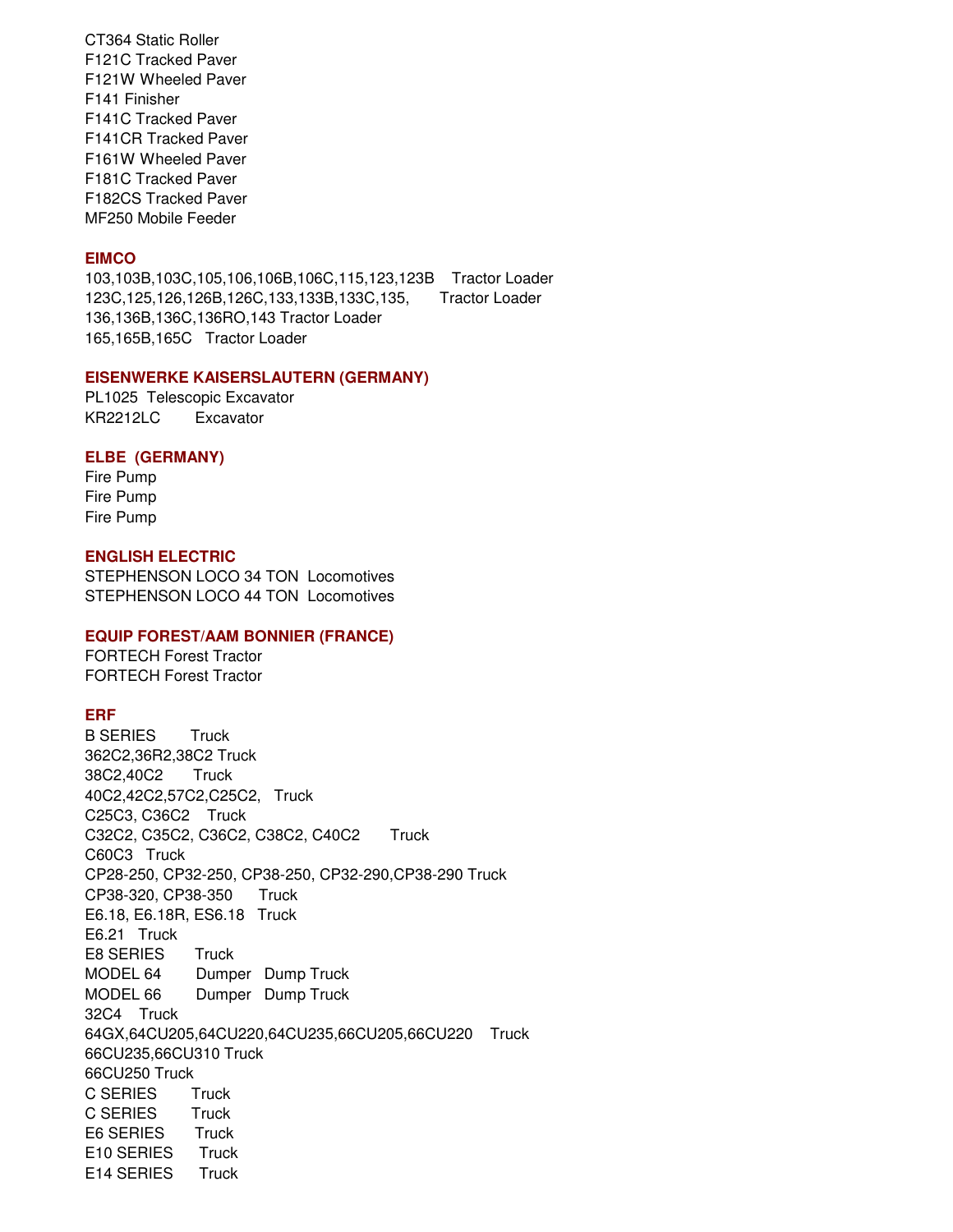EC 8 SERIES Truck EC 10 SERIES Truck EC 14 SERIES Truck MCC482 Truck MGC482 Truck MGC340 Truck MGC452 Truck NGC380 Truck NGC420 Truck LAC303 Truck LAC304 Truck LAC340 Truck LAG370 Truck LAG320 Truck LBC241 Truck LBC242 Truck LBC284 Truck LBC303 Truck LBC304 Truck LBC482 Truck MCC340 Truck MCC380 Truck MCC452 Truck

## **EUCLID**

A-464 Dumps B-100, B-110 Dumps B-63, B-70 Dumps CH-120 Dumps CH100 Dumps CH150 Dumps HDR100 Dumps R-15, R-18 SERIES (MODEL FD) Dumps R-20 SERIES Dumps R-22 SERIES Dumps R-30, (MODEL TD), R-35 SERIES Dumps R-35 SERIES (MODEL 75TD) Dumps R-40, (MODELS FFD & LD), R-45 SERIES Dumps R-50, R-62 SERIES (MODEL LLD) Dumps R-50 Dumps R-50 (MODELS LD & ND) Dumps R-75 Dumps R-85 (MODELS LD & ND) Dumps R120, R120E Dumps R170 HAULER Dumps R24 Dumps R25,R27 SERIES (MODEL TD), R35S Dumps R25 (MODEL FD) Dumps R35 (MODEL TD) Dumps 10FFD Scrapers 6LLD Scrapers

### **FANTUZZ**İ **(ITALY)**

FDC250 Forklifts CS 42 Crane

## **FAUN-FRISCH**

KF30.31 Crane Tractors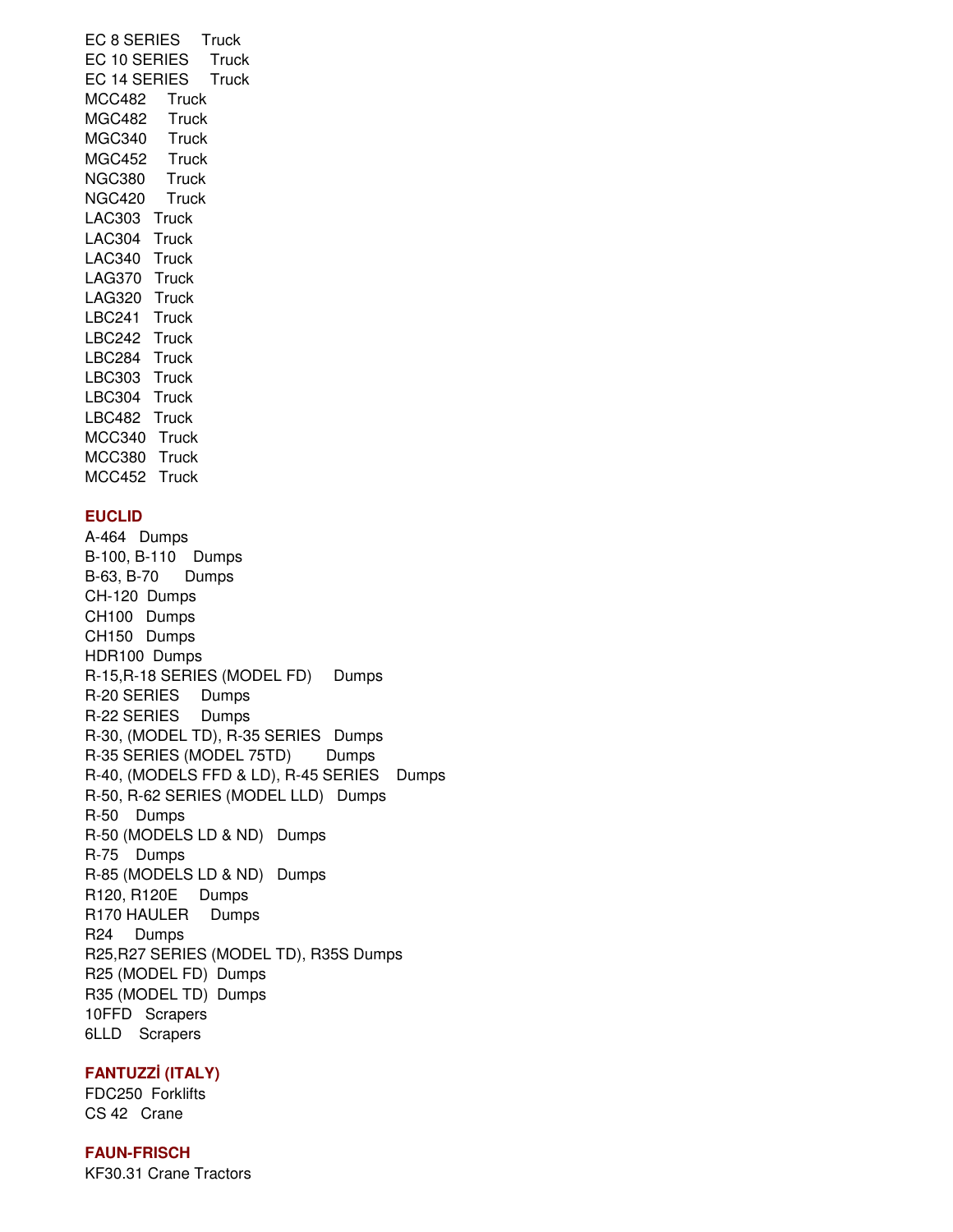KF400 Crane Tractors K30,K40 Dump Trucks K35,5 Dump Trucks K40.4 Dump Trucks K55.5, K85.8 Dump Trucks F3500 Loaders F5000 Loaders HZ34.30 Trucks HZ36.40, HZ46.40 Trucks

## **FIATHITACHI/BENATI (ITALY)**

3,130W Excavator 3,14 Excavator 3,150W Excavator 3,22 Excavator 3,26 Excavator 3,45 Excavator D150 Bulldozer D<sub>180</sub> Loader D225 Bulldozer D350 Bulldozer FD30 Crawler FD40 Crawler FD50 Crawler FG105B Grader FG70B Grader FG75B Grader FG85B Grader FH270 Excavator FR35 Loader T260 Scraper W170 PL Loader W190 Loader W190 LB Loader W230 Loader W270 Loader

#### **FODEN**

04A032C2208, FF-33, FF-40, Artıcs 04A032C2208, 04A045, C2508, 06A075V2708, 06A100C3308 Artıcs 22RB LOWLINE Crane Carriers 4AC6/32, 4A06/34, 4AC6/45, 4DC6/24, 4DC6/26, 4DC6/30 Dumpers 6C6/28, 6DC6/39 Dumpers 6 WHEEL DUMPER Dumpers 6AC/44, 6AC6/100A, 6AC6/75 Dumpers 6SC44, 6AC6/75, 6C6/28 Dumpers 6DC6/39A, 6DL6/28, 6DL6/39 Dumpers DUMPER Dumpers FC17, FC20, FC27 Dumpers FC35A Dumpers 08R030C2208 Rıgıds 2000 SERIES Trucks 3000 SERIES Trucks 4000 SERIES Trucks 4000 SERIES Trucks A 108/1 Trucks FLEETMASTER AC24/38 Trucks FLEETMASTER AC29/38 Trucks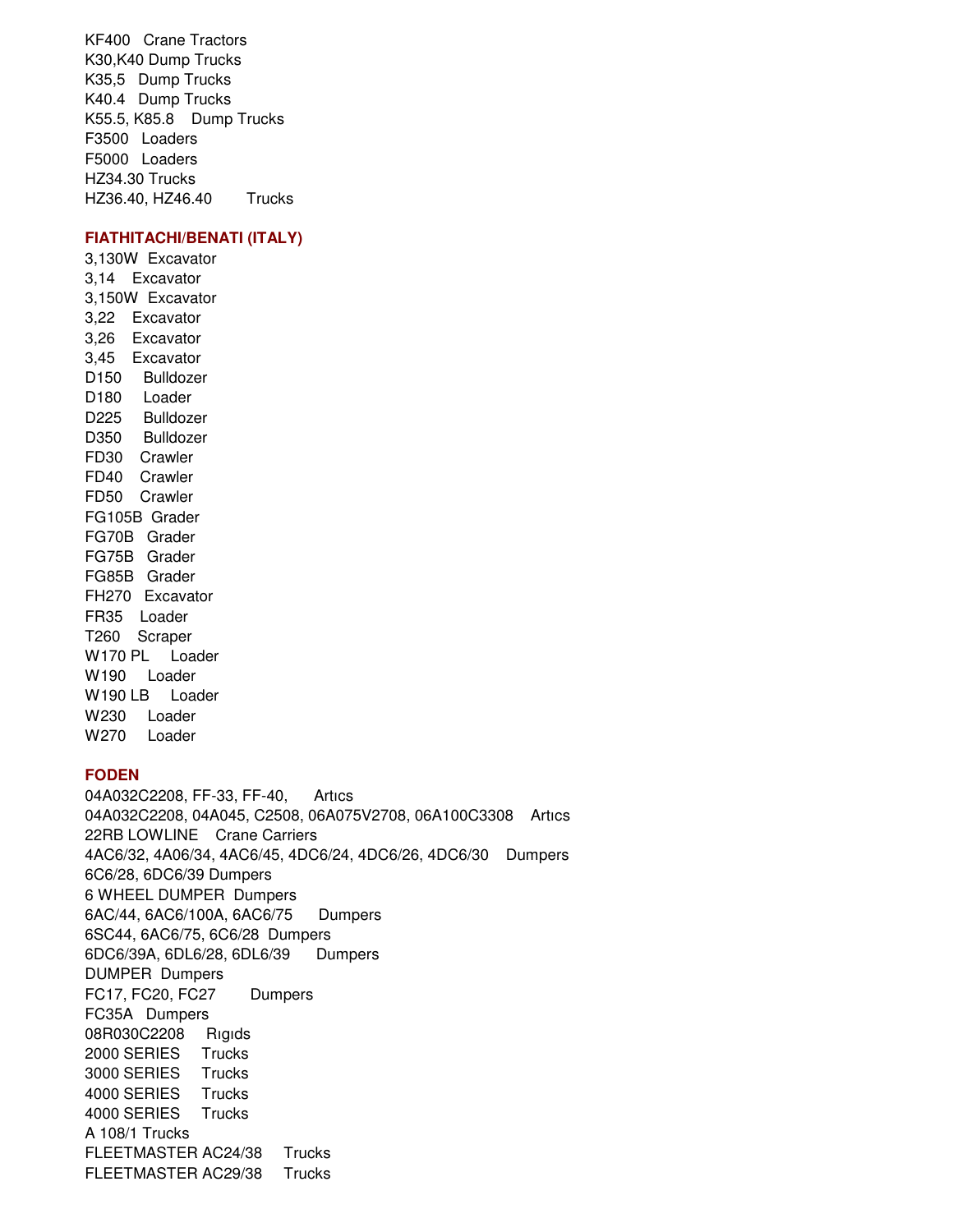HAULMASTER RC21/25 Trucks HAULMASTER RC24/25 Trucks S104, S106, S108 Trucks HH10 Universal Range UNIVERSAL 38 TON TRACTOR Universal Range UNIVERSAL RANGE AC25/38, AC29/38, TRACTOR Universal Range **FORD**  D SERIES D1000, DT1700 Trucks & Buses D SERIES D1616, DA2418, DA2818, DT2418 Trucks & Buses D SERIES DT1700 Trucks & Buses CARGO 1117, 1217, 1317, 1417, 1517, 1617, 2417, 2517, 2817 Trucks & Buses CARGO 1624, 1724, 2424, 3224, 3824 Trucks CARGO 3024 Trucks & Buses CL9000, CL T9000 Trucks & Buses CL9000, CL T9000 Trucks & Buses CL9000, CL T9000 Trucks & Buses CL9000, CL T9000 Trucks & Buses CL9000 Trucks & Buses CL9000, CL T9000 Trucks & Buses CLT9000 Trucks & Buses L8000, LN8000, L TS8000 Trucks & Buses L9000,LL9000,LN9000,LNT9000,LS9000, Trucks & Buses L T9000, L TL9000, L TS9000 Trucks & Buses L9000, LN9000, L TS9000 Trucks & Buses L9000, LN9000, L T9000, L TS9000 Trucks & Buses L9000, LN9000, LNT9000, L T9000, L TS9000 Trucks & Buses LN9000, LNT9000 Trucks & Buses LN9000, LNT9000 Trucks & Buses LN9000, LNT9000 Trucks & Buses LNT9000 Trucks & Buses LNT9000, LS9000, L T9000 Trucks & Buses LNT9000 Trucks & Buses LT9000 Trucks & Buses LTL9000 Trucks & Buses LTS9000 Trucks & Buses TRANSCONTINENTAL (H SERIES) Trucks & Buses TRANSCONTINENTAL (H SERIES) Trucks & Buses W9000, WT9000 Trucks & Buses W9000, WT9000 Trucks & Buses W9000, WT9000 Trucks & Buses W9000, WT9000 Trucks & Buses FW-20 Tractors FW-30, FW-40 Tractors FW-60 Tractors

### **FRANQUET (FRANCE)**

Lucerne Harvester

#### **FRESIA (ITALY)**

F150 Snow Machine

## **FURUKAWA (FRANCE)**

335 Front End Loader 345 Front End Loader 355 Front End Loader 365 Front End Loader 375 Front End Loader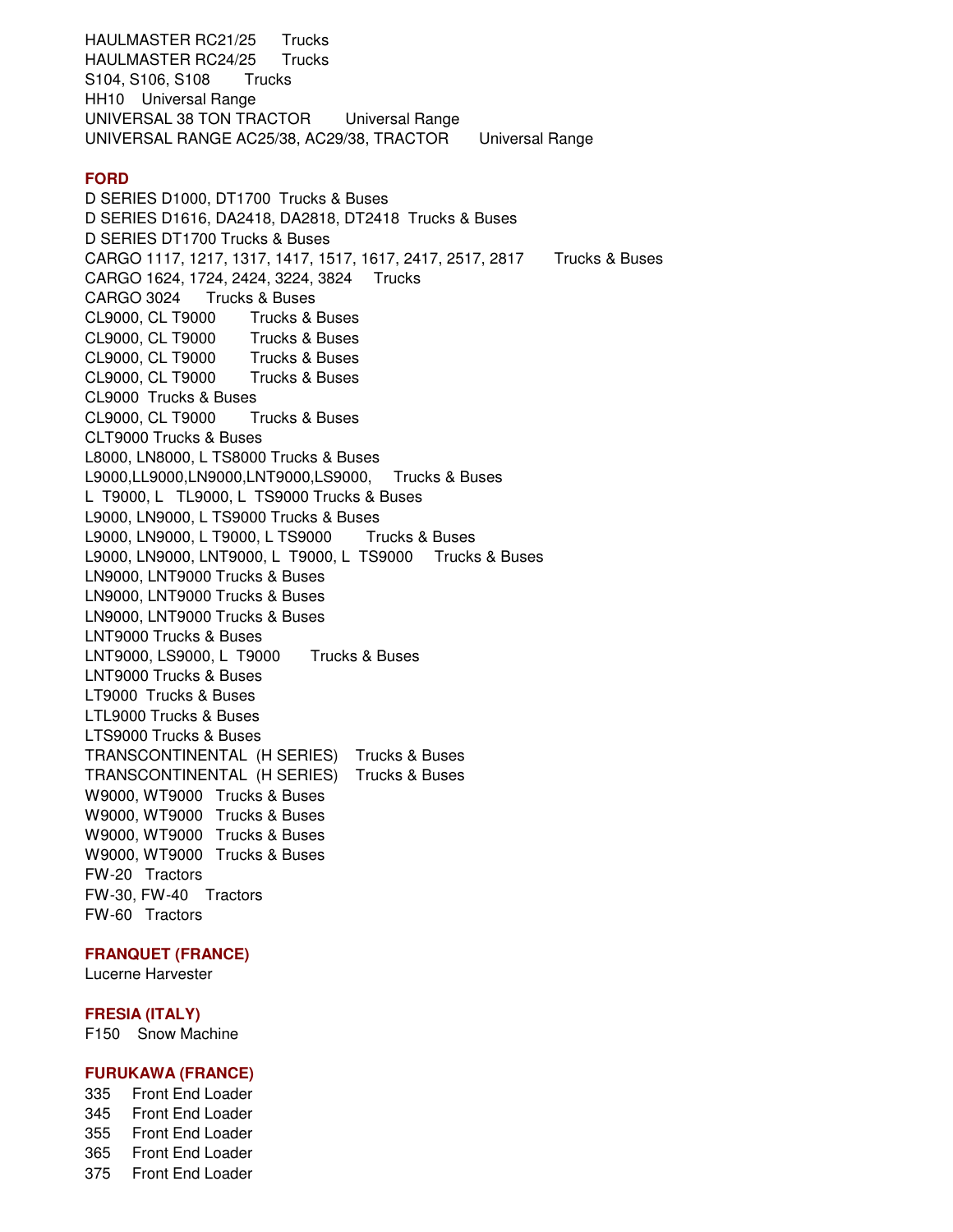640E Excavator 645E Excavator 650E Excavator 725E Excavator 730E Excavator 735E Excavator

## **FRANKLIN EQUIPMENT**

170 S2 PAB Forwarder 632 S2 PAB Forwarder 670 S2 PAB Forwarder C3600 Hydrostatic Feller Buncher C4500 T3 Hydrostatic Feller Buncher 170 S2 Cable Skidder 185 S2 Cable Skidder 185 T3 Cable Skidder Q80 Cable Skidder 170 S2 Grapple Skidder 185 T3 Grapple Skidder Q70 Grapple Skidder Q80 T3 Grapple Skidder 3650 S2 Hydrostatic Brush Cutter 4550 S2 Hydrostatic Brush Cutter 4550 T3 Hydrostatic Brush Cutter Franklin Utility tractors

## **FREIGHTLINER**

FLD112 FL112 FL60 FL70

## **GRADALL**

G-100 Construction Equipment G-600 Construction Equipment M-2460 Construction Equipment G3WD Truck Mounted Excavator XL5100 Excavator XL5200 Excavator G-660E Hydraulic Excavator

### **GOMACO**

GT-6300

### **GOTTWALD (GERMANY)**

Rail Crane Rail Crane Rail Crane Harbor Crane Harbor Crane Harbor Crane Harbor Crane

#### **GROVE (UK)**

AT422E All Terrain Crane AT635 All Terrain Crane AT750 All Terrain Crane TMS635 Truck Crane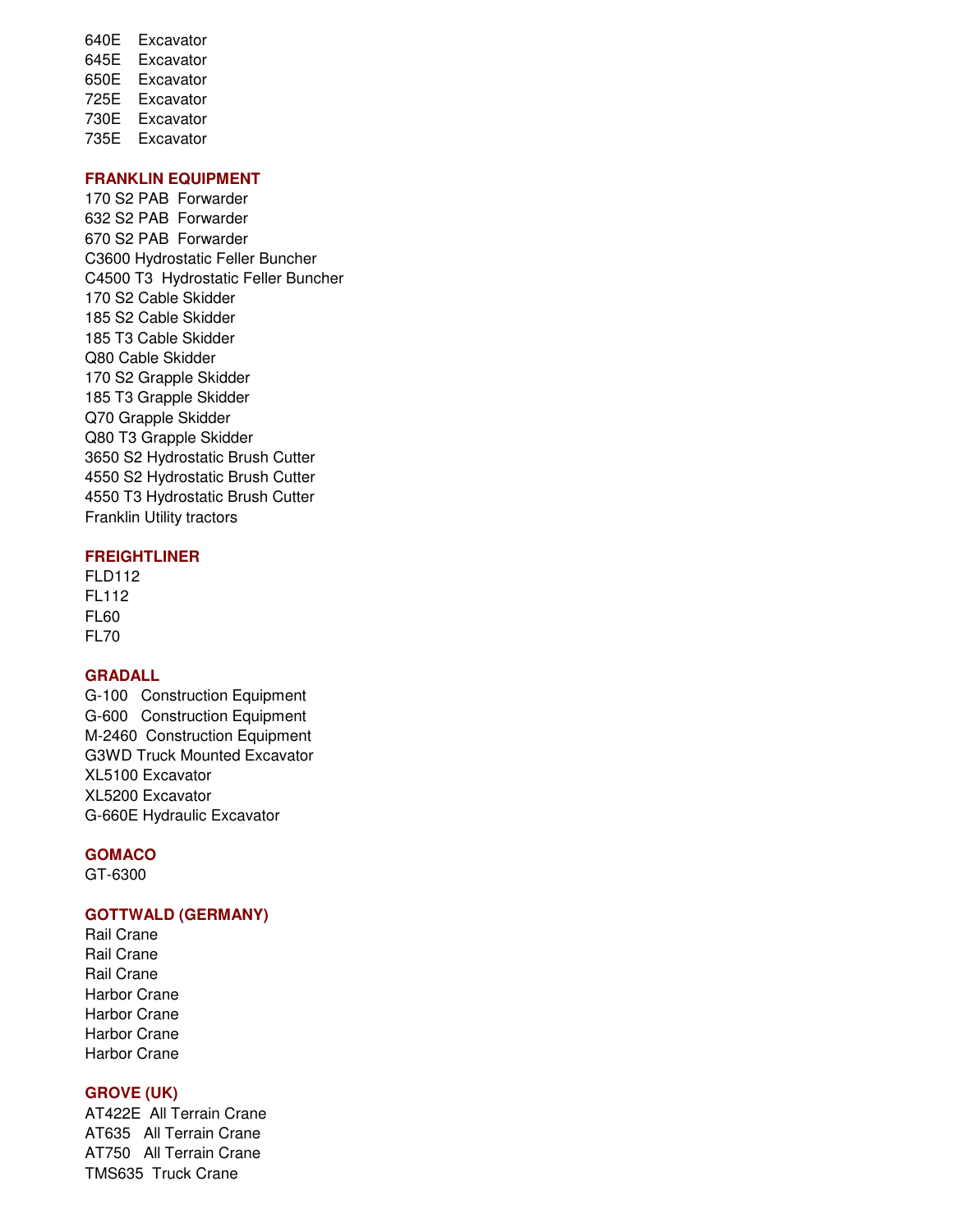TT865 Truck Terrain Crane TT865 Super Truck Terrain Crane AP415 Industrial Crane M2/AM2 Manlift 50 TON Construction Equipment RT625, R T630 Construction Equipment RT740, R T755 Construction Equipment RT865 Construction Equipment

### **GUANGXI LIUGONG MACHINERY CO.LTD.**

842 Excavator 888 Excavator

#### **GURIA (SPAIN)**

545 Hydraulic Excavator

#### **HAMM (GERMANY)**

2420/2422 Vibratory Roller GRW5 Pneumatic Roller GRW10 Pneumatic Roller

#### **HALLA**

HE220LC HE280LC HE360LCH HE280 HE130W

### **HALIFAX TOOL (UK)**

XPD Drill Rig XPD Drill Rig HPD Drill Rig HPD Drill Rig

### **HAREMA (GERMANY)**

H650 Wood Shredder H650 Wood Shredder H650 Wood Shredder H450 Wood Shredder H450 Wood Shredder H300 Wood Shredder

## **HAUSHERR (GERMANY)**

HBM 120 Drilling Rig HBM 120 Drilling Rig

## **HEAT FIELD ENGINEERING**

DE50 Dump Trucks DE60 Dump Trucks H25 Dump Trucks

## **HENDRICKSON**

HULK Trucks

### **HITACHI**

EH700-2 Dumper EH750-2 Dumper EX1000 Excavator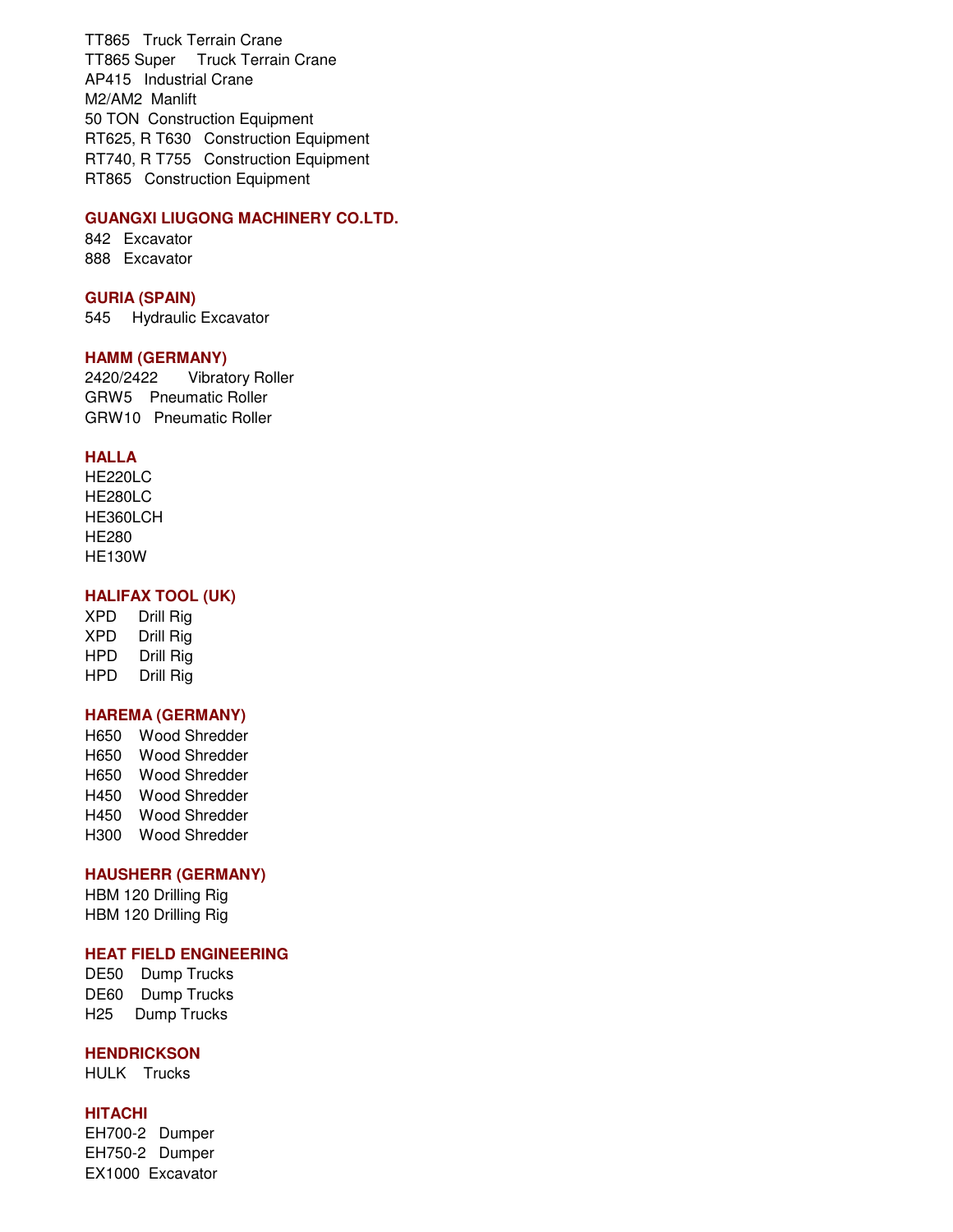EX1110 Excavator X2500-5 Bebh Excavator EX1200-5D BEbh Excavator EX1800-2 Excavator EX550 Excavator EX5500-5 Excavator EX600-3 Excavator EX600LC-3 Excavator EX700 Cranes EX700 Excavator EX750 Excavator EX800 Excavator UH80 Excavator UH801 Excavator WH801 Cranes

#### **UNIPOWER AT HEATHFIELD (UK)**

H33 Rigid Dump Truck

#### **HORSCH (GERMANY)**

Farm Tractor

### **HOLZHAUER (GERMANY)**

Fire Pump Fire Pump

## **HSW (POLAND)**

L35 Front End Loader

## **HUBER-WARCO**

10D Graders 11D Graders 4D-115 Graders 4D-85 Graders 5D-190 Graders 6D Graders 7D Graders 9D Graders D-1100, D-1300, D-1400, D-1500 Graders

### **HUDDIG (SWEDEN)**

960 Wheel Loader

#### **HYMAC**

1051 Excavator 1080, 1150 Excavator 1180 Excavator 1290 Excavator 1290 Excavator 400 Excavator 400 Excavator 880C, 888 GRADERS Excavator 880C, 1050 Excavator LW30 Excavator

#### **HYSTER (NEDERLAND)**

Hh20-32f Fork Lift Truck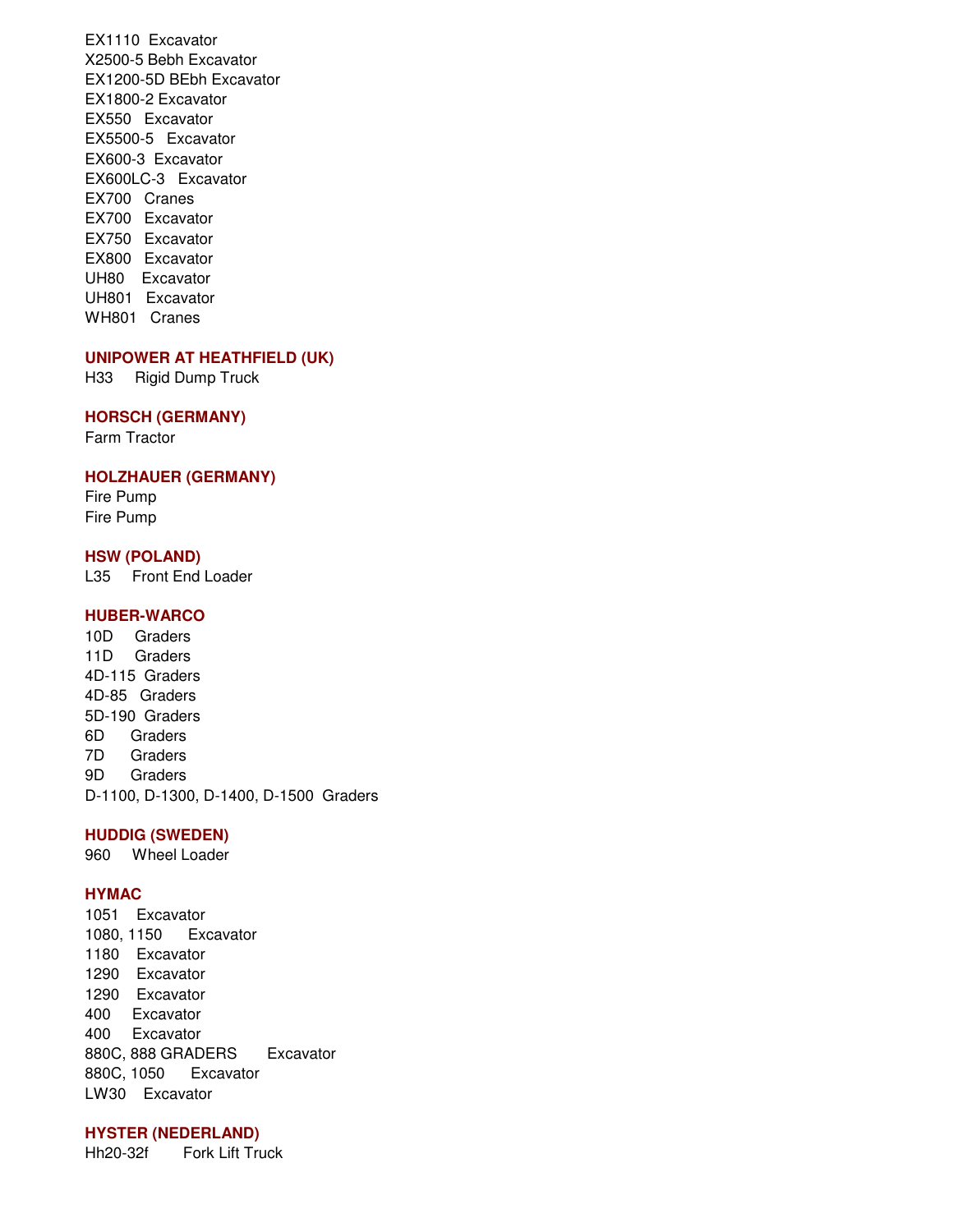#### **HYUNDAI**

280

290 Crawler 250 Crawler 210 Crawler 180 Crawler 160 Excavator 170 Excavator HL730 Showel HL730-7 Wheel Loader HL730XTD-7 Wheel Loader HL730TM-7 Wheel Loader HL740 Showel HL740-7 Wheel Loader HL740XTD-7 Wheel Loader HL740TM-7 Wheel Loader HL757-7 Wheel Loader HL757XTD-7 Wheel Loader HL757TM-7 Wheel Loader HL780-3 Loader HL780-7A Loader R140LC-7 Excavator R140W-7 Excavator R200W-7 Excavator R210LC-7 Excavator R250LC-7 Excavator R290LC-7A Excavator R320LC-7A Excavator R360LC-7A Excavator R450LC-7A Excavator R500LC-7A Excavator 290LC-3LR 320LC-7 HL17 Loaders HL25 Loaders HL35 Loaders HX60W ROBEX 1200W ROBEX 120W Excavators ROBEX 1300LC ROBEX 1300LC-3 ROBEX 1300LC-3TA ROBEX 1300LC-S ROBEX 1300W ROBEX 1300W-3 ROBEX 130LC Excavators ROBEX 1700W-3 ROBEX 1800LC-3 ROBEX 2000W ROBEX 200LC Excavators ROBEX 200W Excavators ROBEX 2500LC-3 ROBEX 280 ROBEX 280LC Excavators ROBEX 290 ROBEX 290LC Excavators ROBEX 320LC Excavators ROBEX 4500-3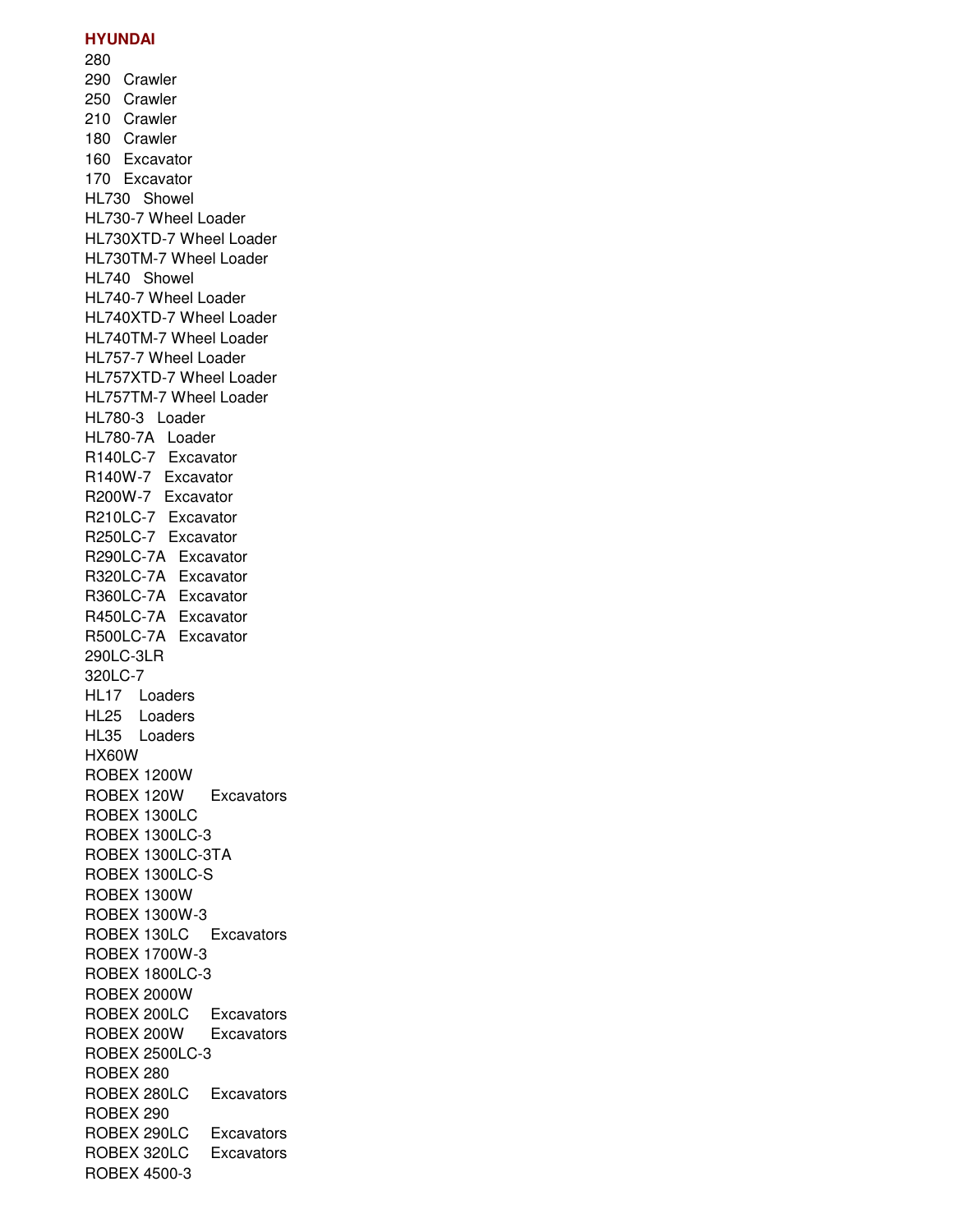ROBEX 4500-3A ROBEX 4500LC-3 ROBEX 4500LC-3A

#### **IHC**

2600 8600 8100

#### **INGERSOLL-RAND (UK)**

HP600 Mobile Compressor XP750 Mobile Compressor VHP700 Mobile Compressor XP900 Mobile Compressor P1050 Mobile Compressor MW1000 Milling Machine HP1000A Mobile Compressor XP1200A Mobile Compressor P1300A Mobile Compressor HP1300 Mobile Compressor XP1400 Mobile Compressor P1600 Mobile Compressor DR365 GYRO-FLO Mobile Compressor DR600 GRYO-FLO Mobile Compressor P375 Mobile Compressor D-750, DXL-90 Compressors D750S Compressors DRC 365 Compressors DRC365, DRC365I, DRC365II Compressors DRCH480 Compressors DRCH480,DRC600 Compressors DRF365 Compressors DXL-1050 Compressors DXL-750 Compressors DXL900, DXL750 Compressors DXL900P Compressors DXLC750 Compressors HP525SCU, HP525WCU Compressors P450SUC, P450WCU Compressors DM25SP Compressors SD70 SD70D Compactor SD70DA Compactor

### **IVECO**

ACCO "C" SERIES V345, D358, V392V8 Trucks ACCO 1950C Trucks ACCO 2050A Trucks ACCO 2150B, 1950B Trucks ACCO A & B 3070 Trucks ATKINSON Trucks T2670 Trucks TRANSTAR 4300 Trucks TRANSTAR T4370, F4670 Trucks

#### **JCB LANDPOWER (UK)**

Fastrac 185 Fast Tractor Fastrac 3185 Fast Tractor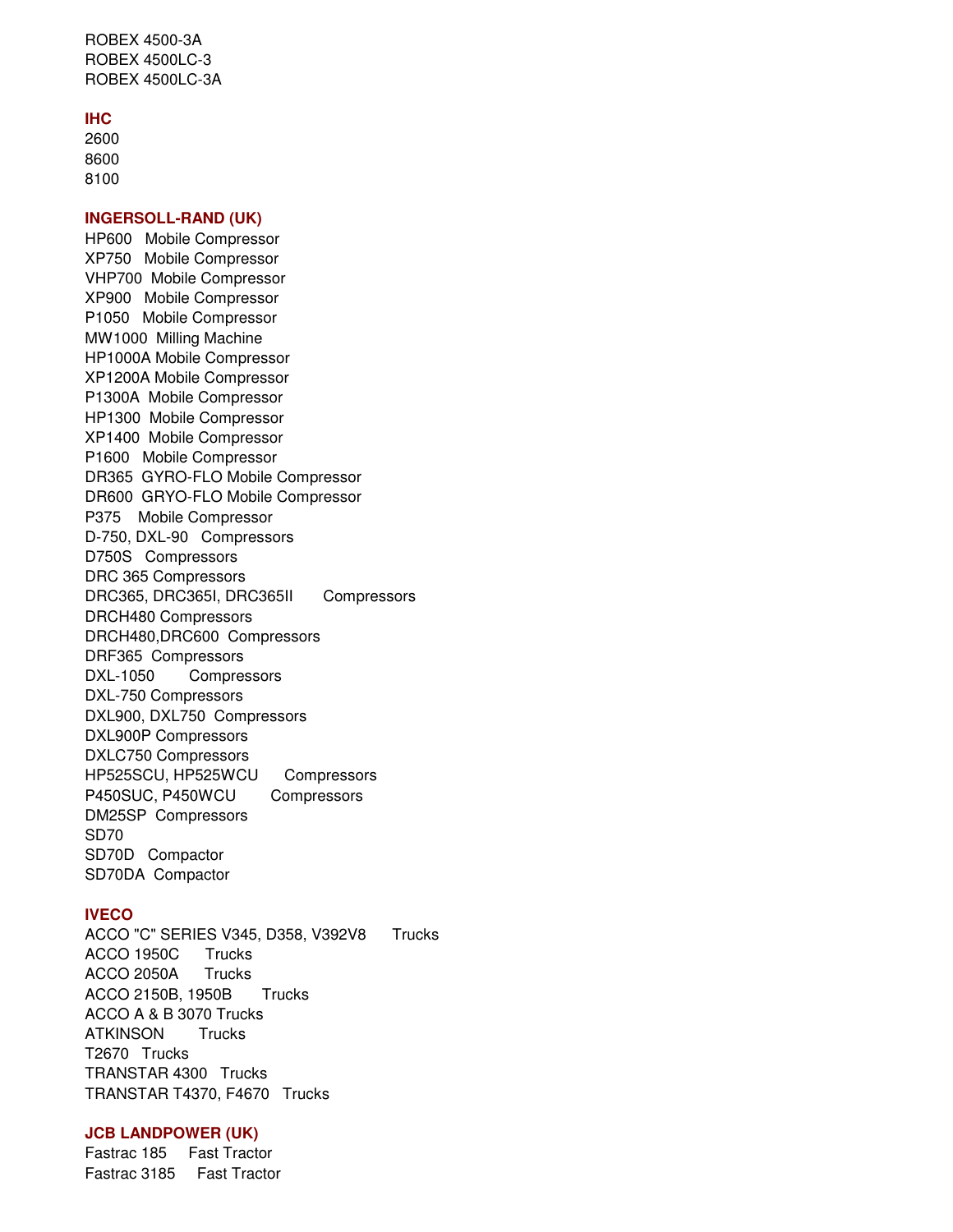2140 Fast Tractor 3170 Fast Tractor 3190 Fast Tractor 3220 Fast Tractor 414S Loader 416S Loader 426 Loader 426HT Wheel Loader 426HT High Lift Wheel Loader 426ZX Wheel Loader 426S Loader 436HT Wheel Loader 446ZX Wheel Loader 456HT Wheel Loader 714 Dump Truck 718 Dump Truck

## **JOHN DEERE (GERMANY)**

6810 Forage Harvester 6910 Forage Harvester

#### **JOHN DERE**

8960 Tractors

#### **JOHN GIBSON (UK)**

Power Unit Power Unit

#### **KAESSBOHRER (GERMANY)**

PB220 Snow Groomer PB260 Snow Groomer

## **KALMAR (UK)**

Contchamp Reach Stracker 80-2300 Lıft Trucks

## **KAMAG (GERMANY)**

2105 Elevating Truck 2105HM2 Elevating Truck 1404HS3 Elevating Truck 1510HS8 Elevating Truck 2703HM1-80 Slag Pot Carrier 2703HM1-30 Slag Pot Carrier

#### **KAMAZ (RUSSIA)**

8225 Truck 5425 Truck

### **KAWASAKI**

95Z2 95Z3 KSS110ZII Loaders KSS70D, KSS80ZII Loaders KSS85ZII Loaders KSS95ZII Loaders 65ZIV Wheel Loader 50ZV Wheel Loader 60ZV Wheel Loader 65TMV Wheel Loader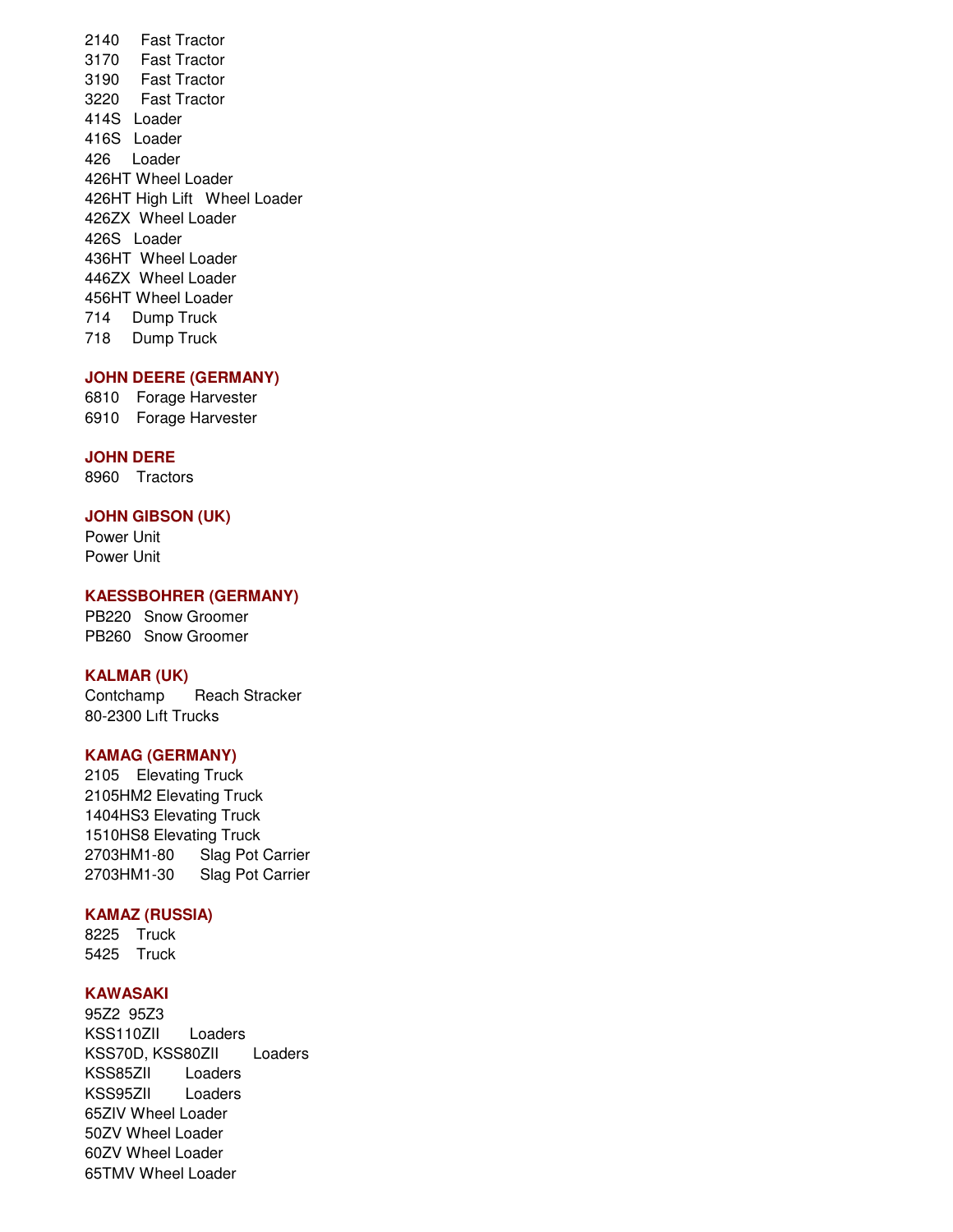70TMV-2 Wheel Loader 70ZV-2 Wheel Loader KSS70ZV-2 Wheel Loader KSS80ZV-2 Wheel Loader KSS85ZV-2 Wheel Loader KSS90ZV-2 Wheel Loader KSS95ZV-2 Wheel Loader KSS115ZV-2 Wheel Loader

# **KABELCO (UK)**

Mobile Rock Crusher

## **KENWORTH**

T600 Truck T600 B Truck T300 Truck T2000 Truck K300 Truck K333 Truck K100 Truck KW117 Truck K125 Truck K330 Truck KW548 Truck

#### **KMC KOOTRAC KOOTENAY TRACTOR**

KMC 2400 Choker Arch KMC 2600 Swing Boom Grapple KMC 2500 Single Grapple KMC 2600 Swing Boom Grapple KMC 1400 Choker Arch KMC 1500 Single Arch Grapple KMP 1500P Dual Arch Grapple KMC 1600 Swing Grapple KMC 1000 Series Track Skidder KMC 1600 Swing Boom Grapple KMC 2100 Soft Track Prime Mover

## **KNUDSON**

310,36 310H, 360H (SIDE HILL)

#### **KOBELCO**

ED180 Blade SK130 LC IV Excavator SK300 LC IV Excavator

## **KOEHRING**

6036 Carry Lıfts 6036 Carry Lıfts 440-H Cranes 6625 (S/N 66801-UP) Excavator 6627 (S/N 69001-UP) Excavator 6644 (S/N 21000-UP), 6638,6644L Excavator 34E,6644L Pavers 1205 Shovels 12051A Shovels 805 Shovels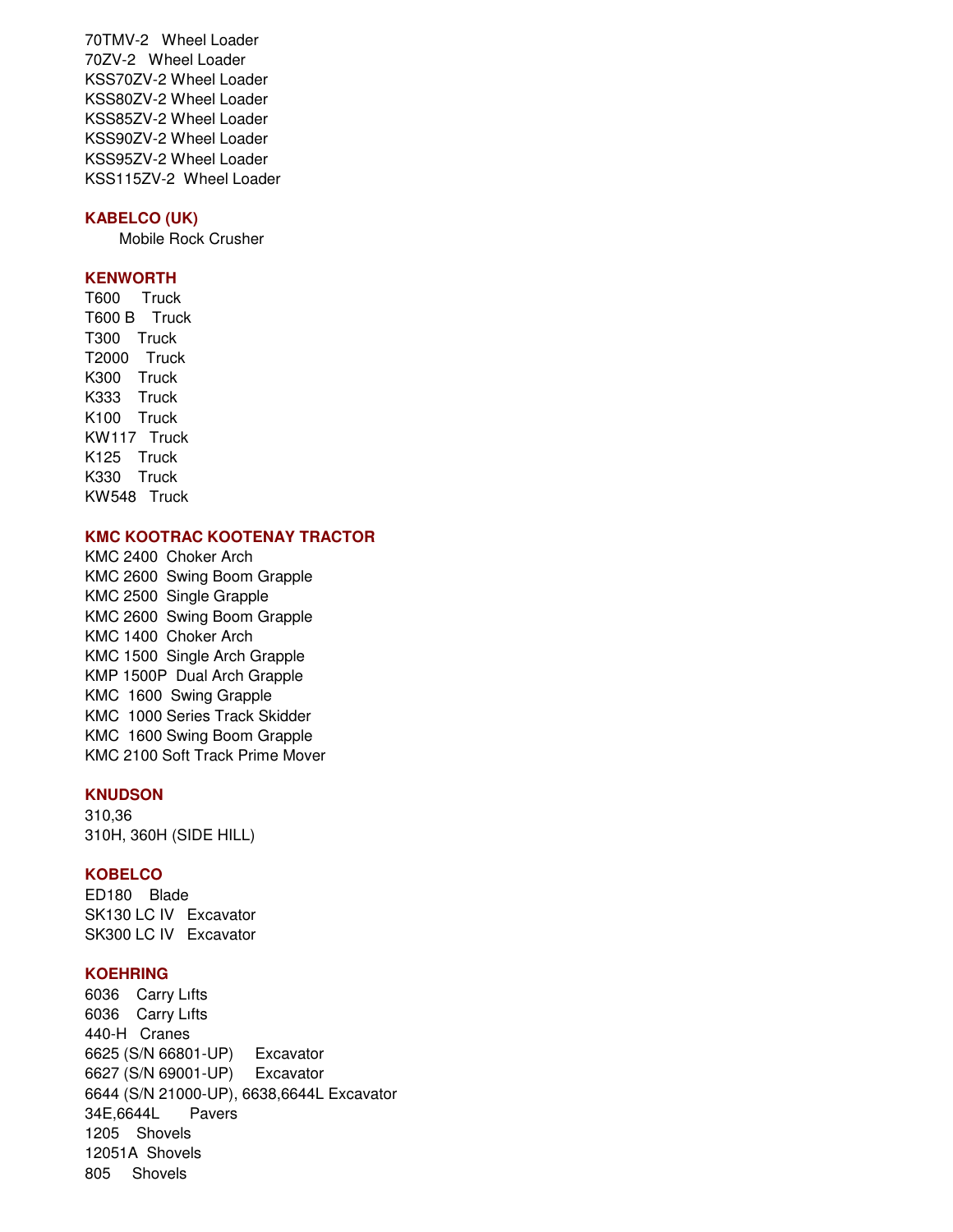## **KOHLER**

250,35 Generators 700,825,830,840 Generators

#### **KOLLER (AUSTRIA)**

K501 Tower Yarder

### **KOMATSU/HANOMAG (GERMANY)**

WA250 Wheel Loader WA320 Wheel Loader WA420 Wheel Loader

### **KOMATSU**

100 Construction Equipment 101G Grader/Scraper 104 Grader/Scraper 118 SERIES B (S/N 07601-ON) Grader/Scraper 120C ELECTRIC Haul Pak Truck 160, 160 SERIES A, 160 SERIES B, 160 SERIES C-L Grader/Scraper 250E Loader 330,330H, 440,440H,550,660B,666,777,PF-666,PF-777 Grader/Scraper 35 Haul Pak Truck 444 Grader/Scraper 50,06 Haul Pak Truck 55 Grader/Scraper 555 Grader/Scraper 75 Grader/Scraper 75B Haul Pak Truck 777B Grader/Scraper 85C Haul Pak Truck D-100, D-100 SERIES B, H-100, H-100 SERIES B Dozers D-100, D-100 SERIES B, H-100, H-100 SERIES B Dozers D-120, D-120 SERIES B, D-120 SERIES C, H-120 SERIES B Dozers D125, D125A Dozers D-400, H-400 Dozers D445A-1 Dozers D455A Dozers D-500 Dozers D55S, D55S-3 Dozers D60, D60P, D60PL-6, D60S-6, D65A, D65A-6, D65P Dozers D60, S60S, D65A, D75S, D85A Dozers D60P-3, D60S-3 Dozers D65C-6, D85C-12 Dozers D65E-6 Dozers D65P-6, D65PL-6, D65S-6, D60P-6 Dozers D75S-2 Dozers D75S3 D75S-3 Dozers D80-8, D12, D80-12 Dozers D80A,18 D82E Dozers D80A-12 Dozers D80A-18, D80E18, D82E-18 Dozers D85-18 (S/N 25001-ON) Dozers D85A-12 Dozers D85A18 / D95S2 D85A-18 E Dozers D-90 SERIES C Dozers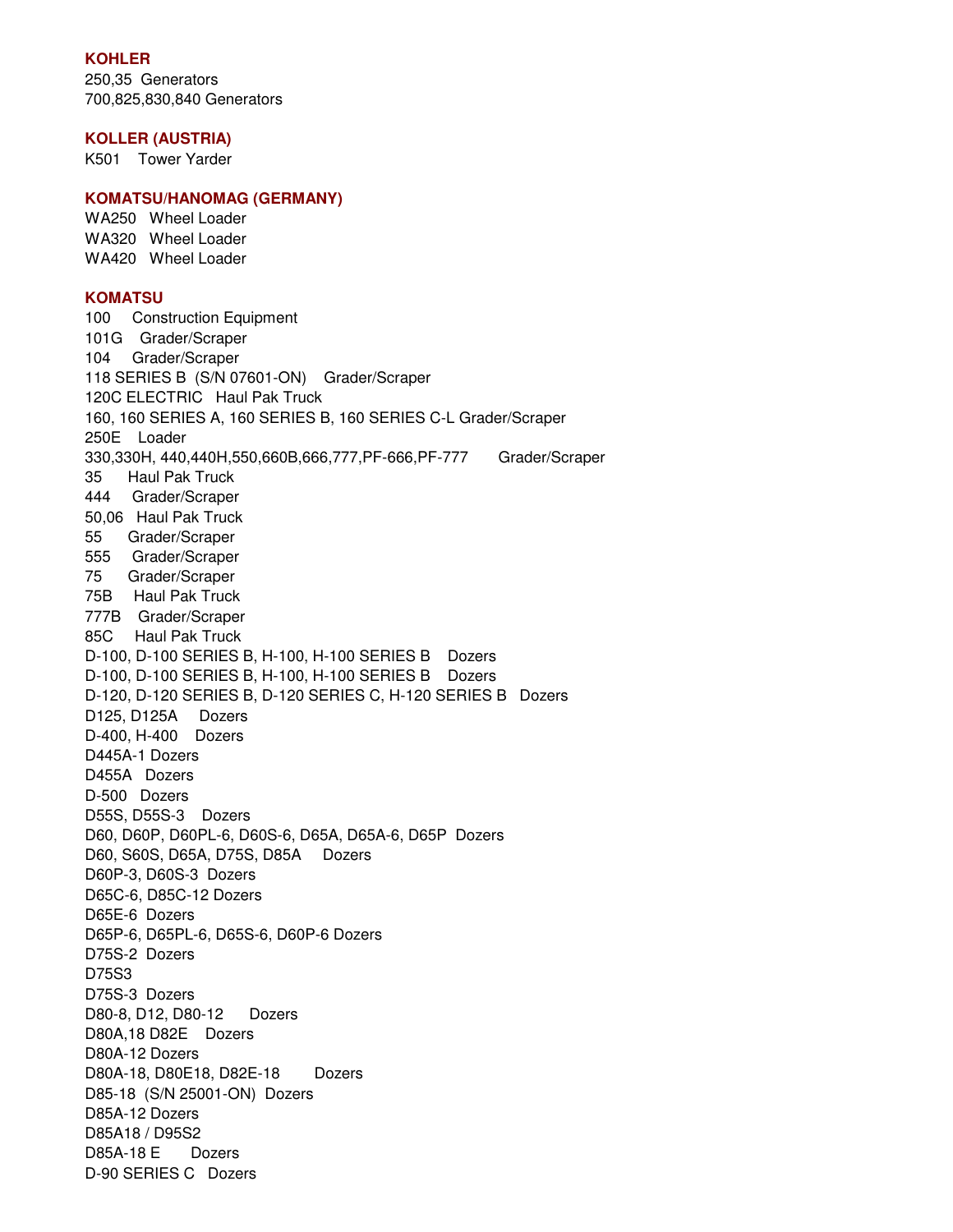D95S-2 Dozers EG200-2 (144/165 KW) Generator Set) GD37-6H Grader/Scraper GD40-2 Grader/Scraper GD500R-2 Grader/Scraper GS360 Road Stabılızers H-100 SERIES C, L-100 Dozers H-100 SERIES C, L-100 Dozers H-60 Dozers H-60 SERIES B Dozers H-65 SERIES B Dozers H-65 SERIES C Dozers H-70 SERIES C, SERIES F Dozers H-70, H-70 SERIES B Dozers H-90 Dozers H-90 SERIES B Dozers H-90 SERIES C Dozers HD1600M-1 Tractor HD180-4 Tractor HD200-2 Tractor HD320-2 Tractor HD320-3 Tractor HD325-2 Tractor HD325-3 Tractor HD460 Tractor HD460-1 Tractor HD465-2 Tractor HD680-2, HD780-1 Tractor HD785, HD1200M Tractor HD875-3 JH65CN Loader JH65CV Loader JH90EV Loader PC1500-1 Excavator PC210 Hydraulic Excavator PC240 Hydraulic Excavator PC300-1, 300-2, 300LC-1, 300LC-1, PC300LC-2 Excavator PC400-1, PC400LC-1 Excavator PC650 PC650-5 PC650LC-5 PC650SE-5 HD325-5 PC650-1 Excavator T-500, T-500 SERIES A Grader/Scraper T-600, T-600 SERIES B Grader/Scraper T-700, D-1100 Grader/Scraper TD20G Dozers TD25G Dozers TD40 Dozers TD8G Dozers TG25G Dozers UD12, UD12W Ditchers W170-1 Loader W170-2 Loader W180-1 Loader W260-1 Loader W90-1 Loader WA450-2 Loader WF22A-2 Grader/Scraper WS16-2 Grader/Scraper WS16S-1 Grader/Scraper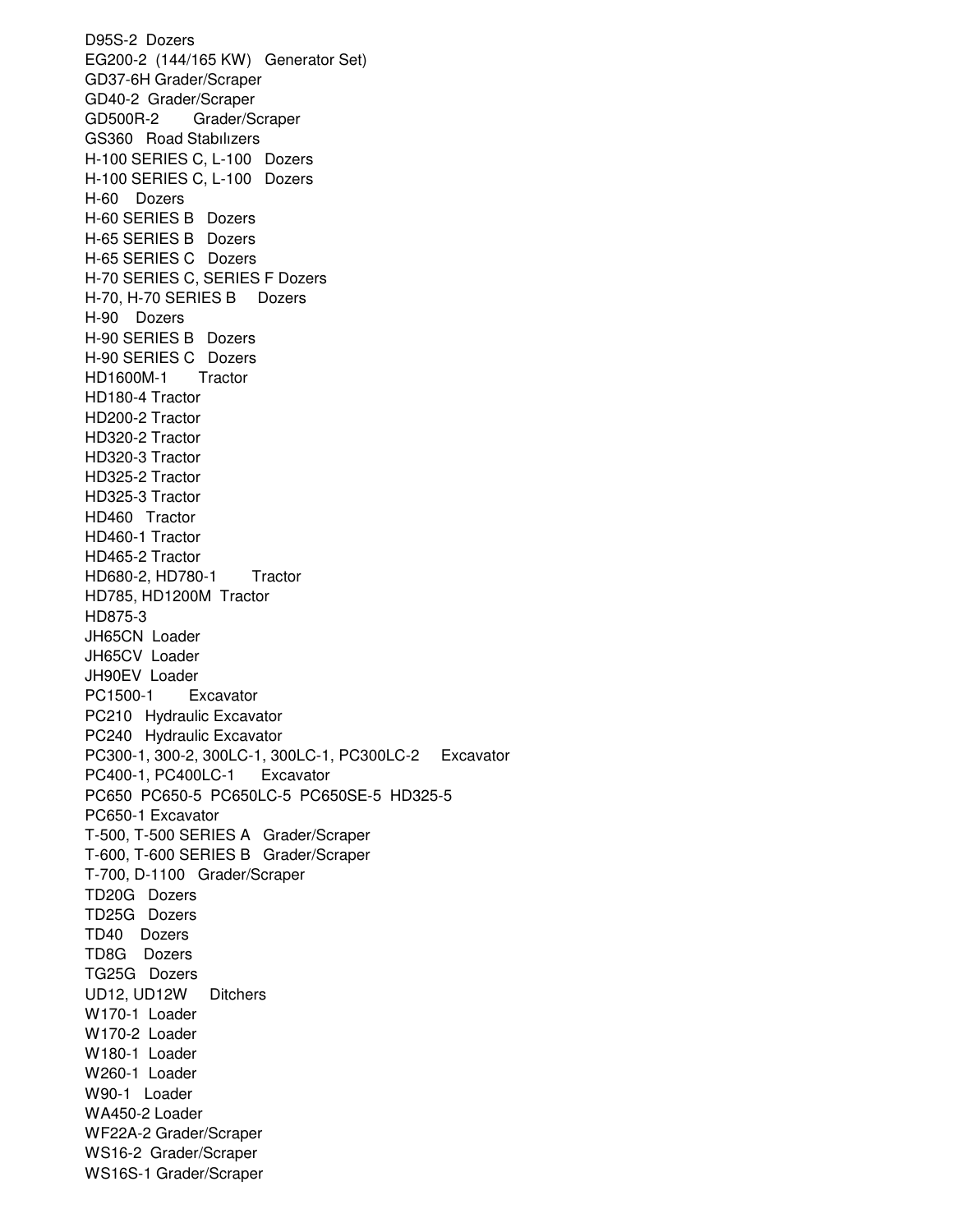WS16S-2 Grader/Scraper WS23-1 Grader/Scraper WS23-1 Grader/Scraper WA150-5 Wheel Loader WA200-5 Wheel Loader WA250-5 Wheel Loader WA320-5 Wheel Loader WA380-6 Wheel Loader WA430-6 Wheel Loader

#### **KOOTEMAY MANUFACTURING**

The 2000 series

#### **KRESS**

CH160, CH150 Coal Carrier

#### **KRUPP**

306,1060,1063,1080,360,361,363,380,381,690, Truck 760,806,816,960,963,980, Truck

#### **LABEDY (POLAND)**

BRAWAL 1611 Excavator DT Mobile Crane

## **LANSING LINDE (UK)**

H370 Fork Lift

**LEGRAS (FRANCE)**  RCL4000 Sugar Cane Harvester

#### **LETOURNEAU-WESTINGHOUSE**

D-800, L-800 Constuctıon Equipment L-1000, L-1200 Constuctıon Equipment L-1100 Constuctıon Equipment L-600 Constuctıon Equipment 330,330H,440,440H,550,660B,666,777,PF-666,PF777 Grader LW-22, LW-25 Haul Pak Truck LW-27, LW-30 Haul Pak Truck LW-32, LW35 Haul Pak Truck LW-40, LW-42, LW-45 LW-50 Haul Pak Truck LW-60, LW-65, LW65A, LW-75A Haul Pak Truck LW-90, LW-100, LW-120, LW-160 Haul Pak Truck L-50, L-130 Haul Pak Truck 800 SPEEDPULL Scraper/ Rear Dump B TOURNAPULL, B SPEEDPULL B REAR DUMP Scraper/ Rear Dump C TOURNAPULL, C REAR DUMP, C SPEEDPULL, Scraper/ Rear Dump C TOURNATRACTOR, C TURNADOZER Scraper/ Rear Dump

#### **LEYLAND**

2592SS Bus 2594 Bus 2682 Bus 2692 Bus 2694 Bus 5092 Bus 5094 Bus 6092 Bus 6094 Bus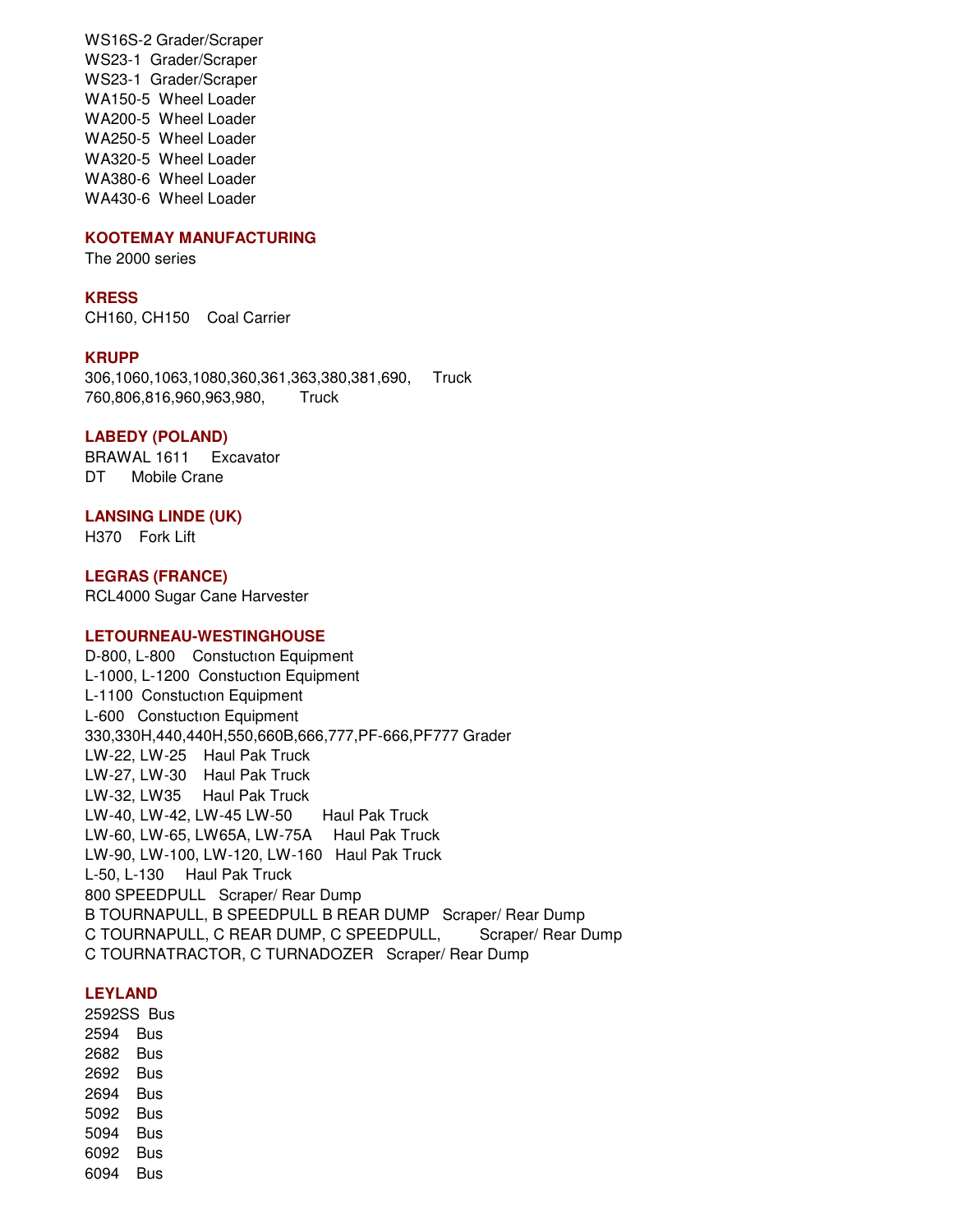SWIFT Bus 45 SERIES Truck 50 SERIES Truck 55 SERIES Truck 80 SERIES Truck BIG J SERIES Truck CONSTRUCTOR 8 Truck LANDMASTER Truck LANDTRAIN (19.24) 19.29 Truck MARATHON Truck ROADLINER COACH Truck ROADRUNNER Truck ROADTRAIN Truck ROADTRAIN Truck

## **LIEBHERR (FRANCE/GERMANY/AUSTRIA)**

PR751 Crawler Dozer R972 R974 Excavator R984 Hydraulic Excavator R992 Hydraulic Excavator R994 Hydraulic Excavator RL461 Pipe Layer LR1650 Crawler Crane LR11200 Crawler Crane R962, R982 Crawler Crane R972HD Excavator R982, R982GD, R991 Excavator T282 Dump Truck

## **LIMA**

1201 Shovel 1250 Shovel 1601 Shovel 34,44 CRAWLER OR WAGON MOUNTED Shovel 604, 703 Shovel 64,65,65-SC Shovel 802,803 Shovel

## **LINDENBERGER (GERMANY)**

 Fire Pump Fire Pump

#### **LINK BELT**

LS7400A

## **LOCATELLY (ITALY)**

GRIL 168 Crane GRIL 820 Crane GRIL 822 Crane GRIL 827 Crane GRIL 832 Crane GRIL 835 Crane GRIL 850 Crane GRIL 92.25 Crane

## **LOISEAU (FRANCE)**

Dogger 8 Vine Tractor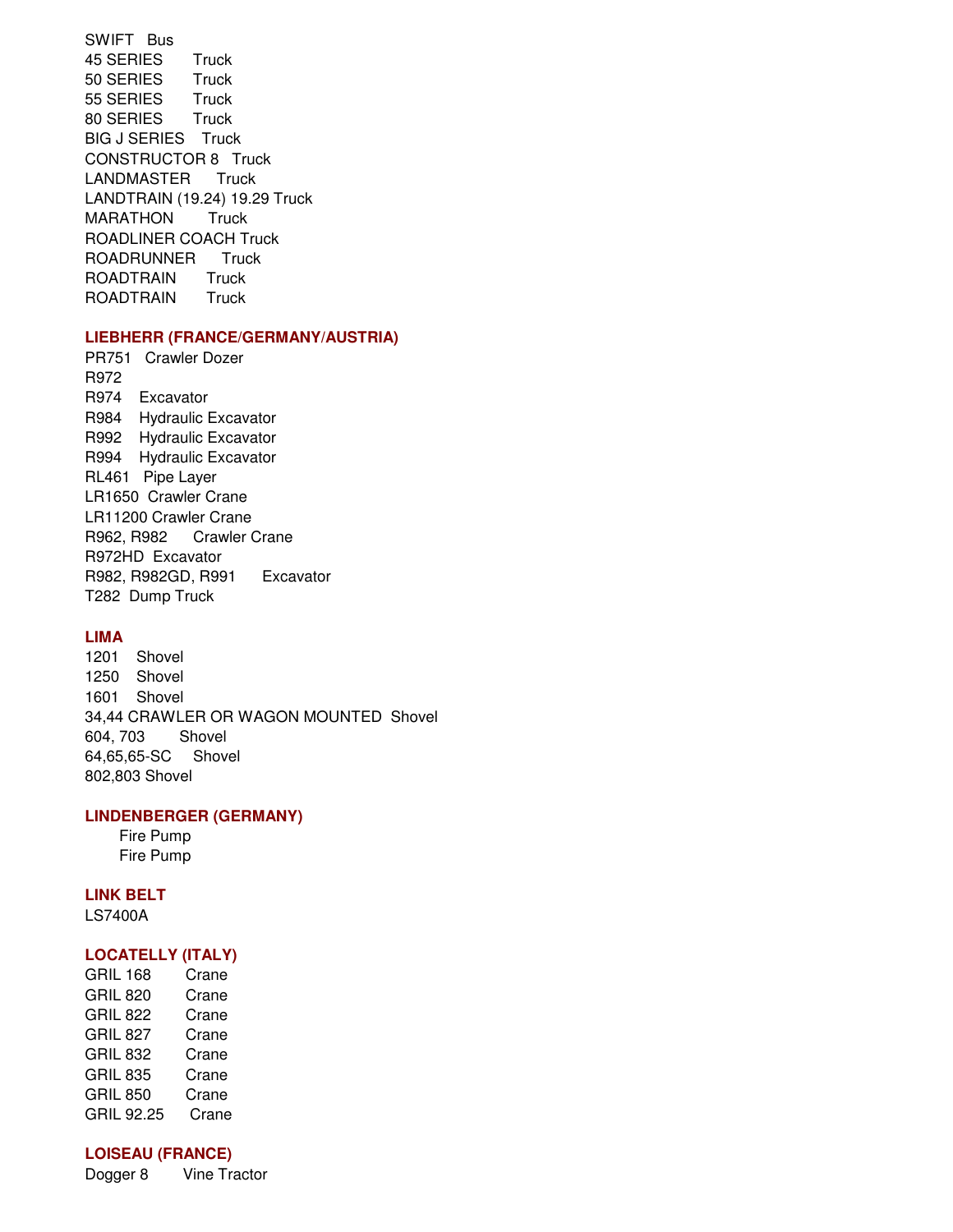Dogger 10 Vine Tractor

## **LORAIN**

MC-530 MOTOR-CRANE Construction Equipment SP-524, L-50, L-56, MC-524, SP-530 Construction Equipment

## **MACK**

Granite Truck

## **MACKDON**

7000 SERIES Agricultural Equipment 9000 series Agricultural Equipment

### **MAFI (GERMANY)**

Special Truck

## **MAN/GHH (GERMANY)**

K-35.1 Rear Dump

### **MANITOWOC**

160,,2000,2300,3000,3500 Dragline 2900 Dragline 3000,3100,3400,3600,3900,4000 Dragline 222B Crawler Crane 4600 Dragline

## **MASSEY-FERGUSON**

MF-66 Loader MF-77 Loader MF-88 Loader MF-4800 Sw Ather MF-4840 Sw Ather MF-8680 MF-8780 XP MF-88

### **MASTENBROEK (UK)**

CT12H Trencher 17/17 Trencher 10/12 Trencher M21/25 Trencher Trencher TT6 Backfill 2520V Plough 3630 Trencher 5150 Trencher 1414 Trencher

## **MAUGUIN (FRANCE)**

AM626 Fertilizer Spreader AM415 Fertilizer Spreader AM412 Fertilizer Spreader

## **MC CORMICK**

ZTX 230 Tractor ZTX 260 Tractor ZTX 280 Tractor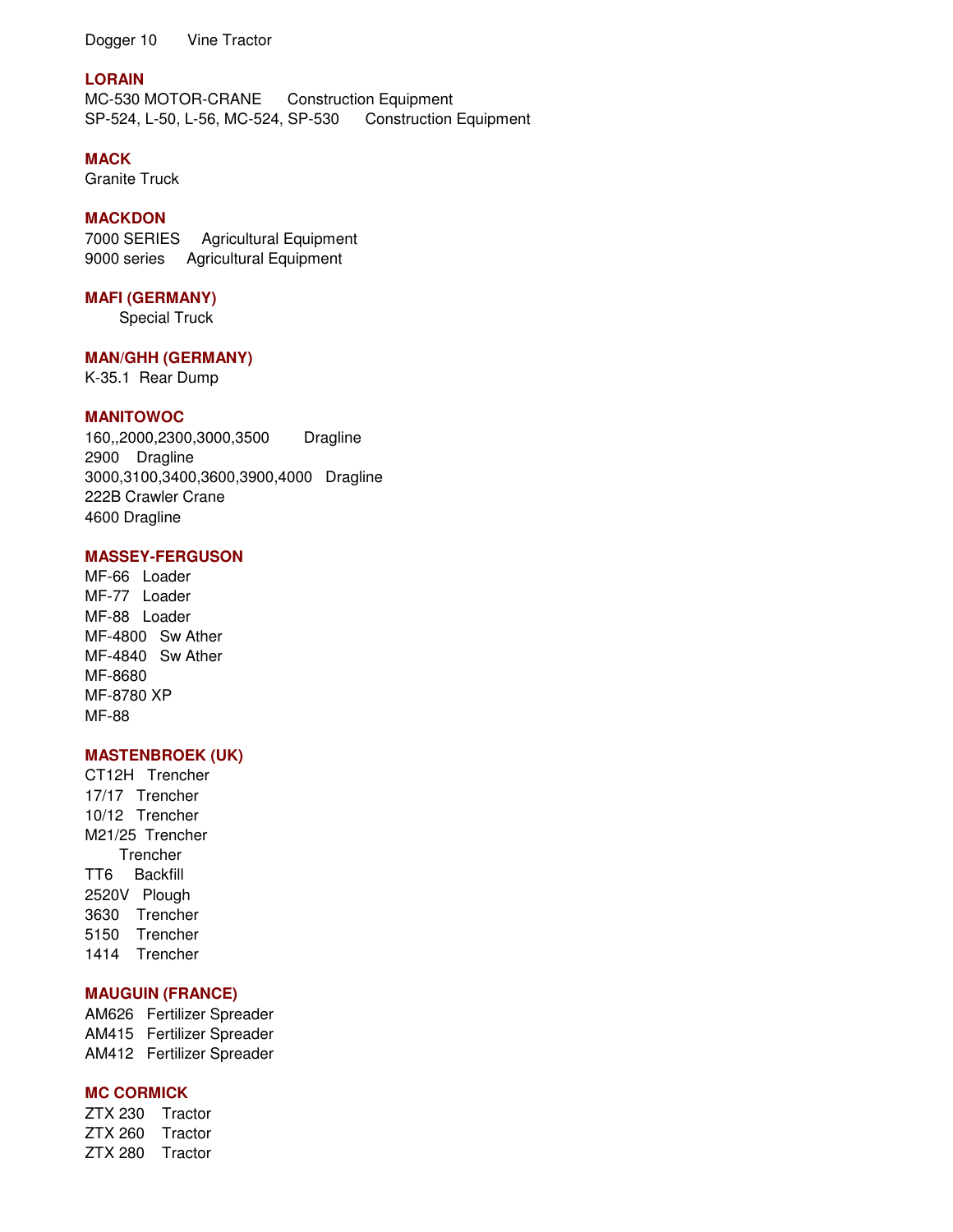## **MECALAC (FRANCE)**

14 MX Excavator

### **M.C.W**

CITY BUS Bus METROLINER Bus

#### **METALAIR (UK)**

Bulk Handling Comp.

## **MBU (GERMANY)**

PV65 Vibratory Roller

### **MGF (GERMANY)**

 Hydraulic Pump Hydraulic Pump

#### 55B 433C **MICHIGAN**

## **MOL (BELGIUM)**

Heavy Haulier

#### **MORBARK**

16 CHIPARVESTER Chıpper 20 CHIPARVESTER Chıpper E-Z CHIPPER 10/20 Chıpper RSI TUBGRINDER Chıpper WOLVERINE Chıpper

### **MT ENGINEERING (UK)**

Artic. 25 Tonne Dumper

### **MULTIQUIP**

EGC1500-20 1,500 kW generator

### **MUIR HILL**

B12000, F6000 Loader B12000, F6000 Loader

## **NAVISTAR**

9200 Truck&Bus 9400 Truck&Bus 9670 Truck&Bus 9700 Truck&Bus

## **NCK-RAPIER**

1405,1405B,1495B Cranes

#### **NELSON**

200, 200 SERIES B, 200D, SERIES B Loader 200, 200 SERIES B, 200D, SERIES B Loader 250, 250D, SERIES C Loader 250, 250D, SERIES C Loader 350D, 400 Loader

## **NEW HOLLAND**

256 Tractor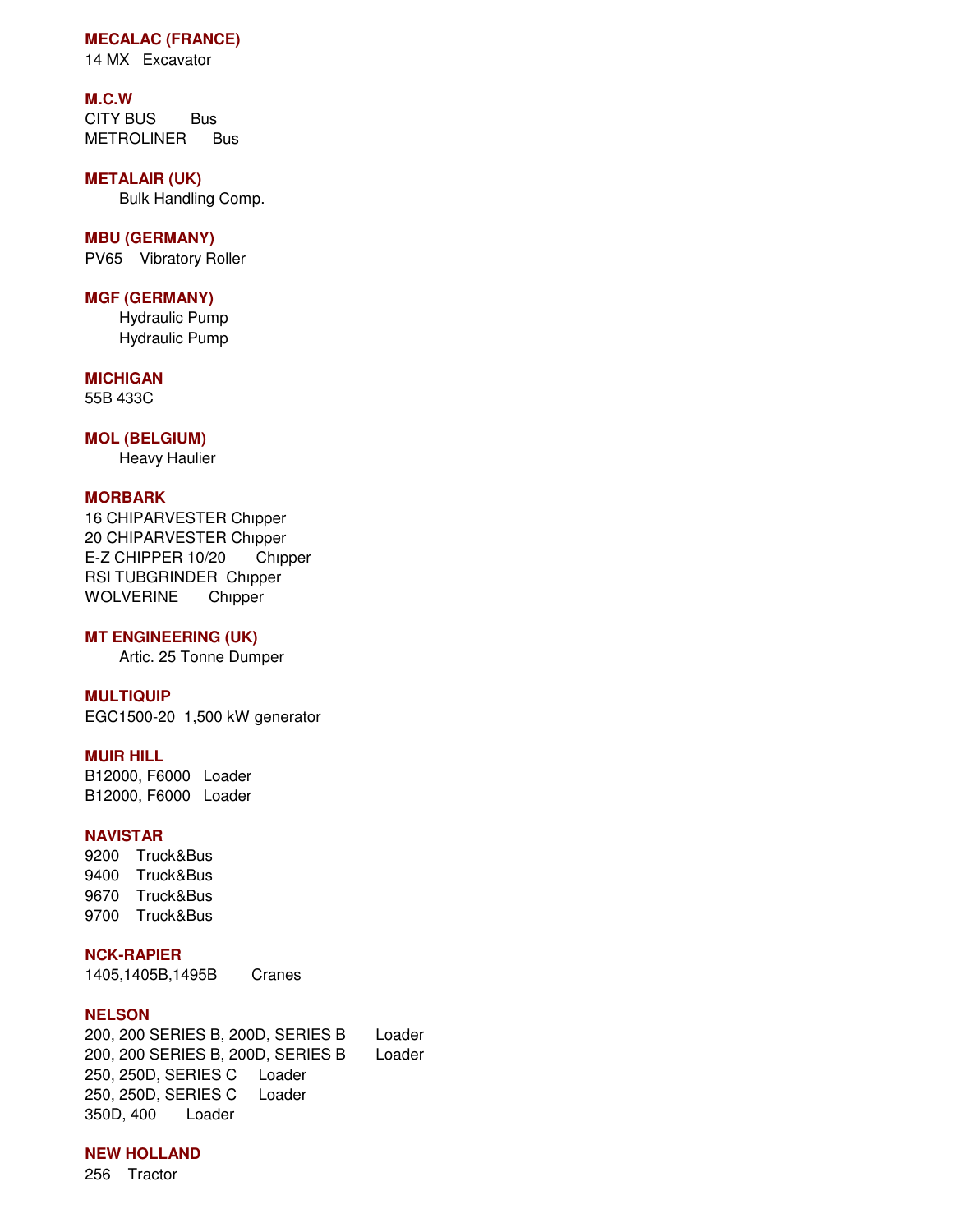276 Tractor 276 II Tractor EC216 Tractor EC600 Tractor L255 Loader TJ500 Tractor

## **NOELL (GERMANY)**

PPH434T Straddle Carrier PTG50/23,47

#### **14.OKTOBAR (YUGOSLAVIA)**

ULT220CK Wheel Loader

### **O & K (GERMANY)**

G350 Grader RH30E Hydraulic Excavator RH40D Hydraulic Excavator RH60 Hydraulic Excavator RH75C Hydraulic Excavator RH90C Hydraulic Excavator RH120 Hydraulic Excavator RH200 Hydraulic Excavator D25 Dump Truck D30 Dump Truck K35 Rigid Dump Truck K50 Rigid Dump Truck K55 Rigid Dump Truck K70 Rigid Dump Truck K95 Rigid Dump Truck L45 Front End Loader

## **ORENSTEIN & KOPPEL**

RH120C-1000 Engine RH130C Engine RH30 Engine RH30F Engine RH300 Engine RH300 Engine RH40 Engine RH75 Engine RH75C-750 Engine SH250, SH400 Engine G130 Grader G350 Grader L40 Grader L45 Grader MC200S, MC300S, MHB201-N Locomotive Engine MHC401 Locomotive Engine MHC401 Locomotive Engine

### **ORION OY (FINDLAND)**

FARMI TRACK 575 Forest Tractor FARMI TRACK 575H Forest Harvester

#### **PAPPEN (GERMANY)**

RHB12/800 Crusher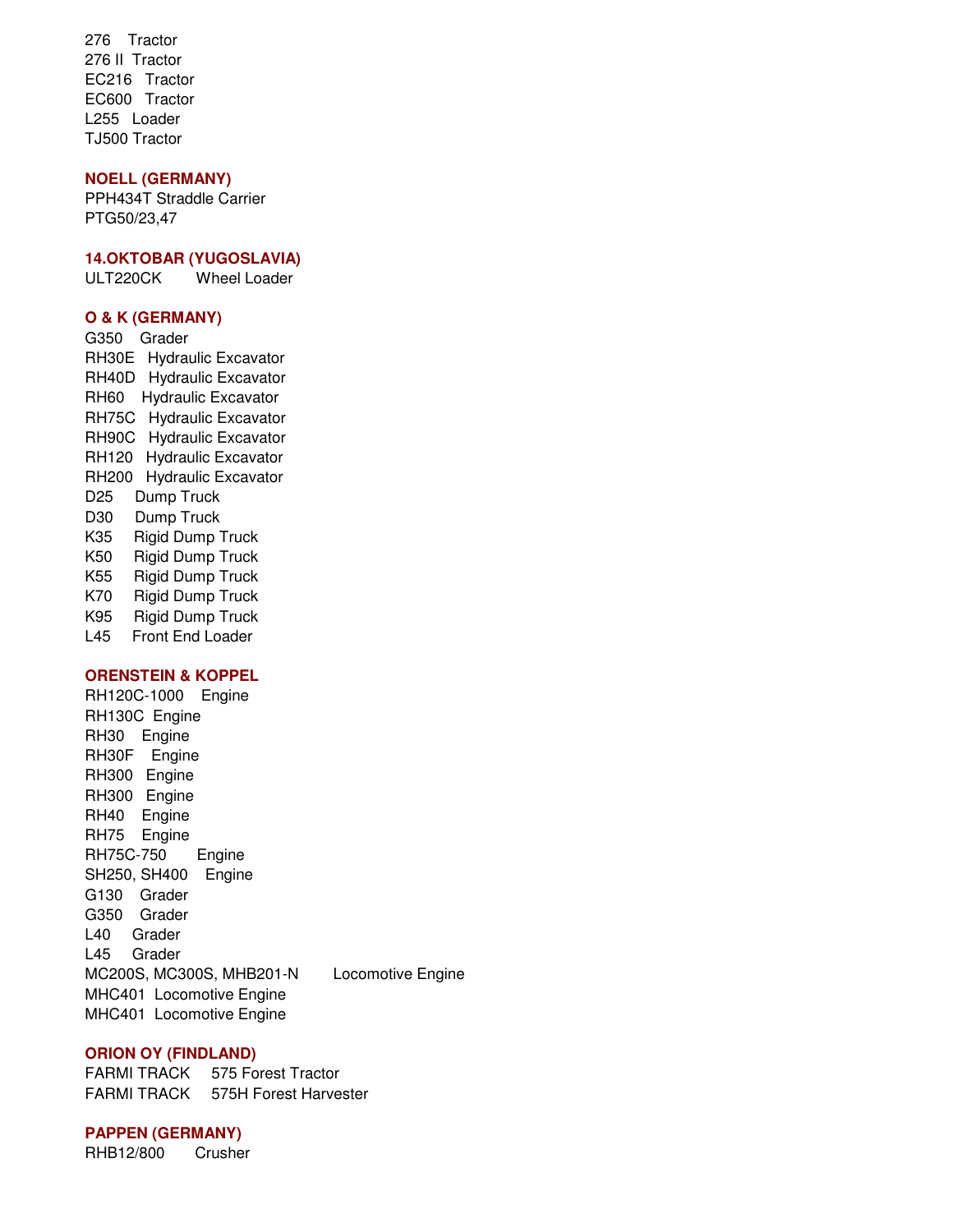## **PARKER**  ROCK CRUSHER

## **PARKER PLANT (UK)**

5722 CrusherPlant 1180 CrusherPlant 1060 CrusherPlant 1165 CrusherPlant

#### **PAYHAULER**

PH-65 Pay Hauler PH-95 Pay Hauler 350B Rear Dump

## **PEERLESS**

357,2170B,2770 Loader

#### **PERLINI (ITALY)**

DP366 Rigid Dump Truck DP655 Rigid Dump Truck DP955 Rigid Dump Truck

### **PETBOW GENERATOR**

CB-26A CP-40A BG-51A BK-68A BF-85A BQ-108A BR-148A BS-163A CF-186A CG-202A BM-250A CB-280A CV-360A TB-400A CD-512A TH-580A TI-640A TJ-751A TK-800A BV-1005A BZ-1125A

# **PETRI (GERMANY)**

 Irrigation Pump Irrigation Pump

#### **PETTIBONE-MULLIKEN**

SUPER20, SUPER30, SUPER40, SUPER45 Carry-Lift SUPER50, SUPER60, SUPER70 Carry-Lift 502,502C,901A Grader PM-12,402,402C,403,404,PM-412,PM-612 Grader MASTER 10 Trash Compactor

#### **PINGUELY (FRANCE)**

INTEGRALL 18 Mobile Crane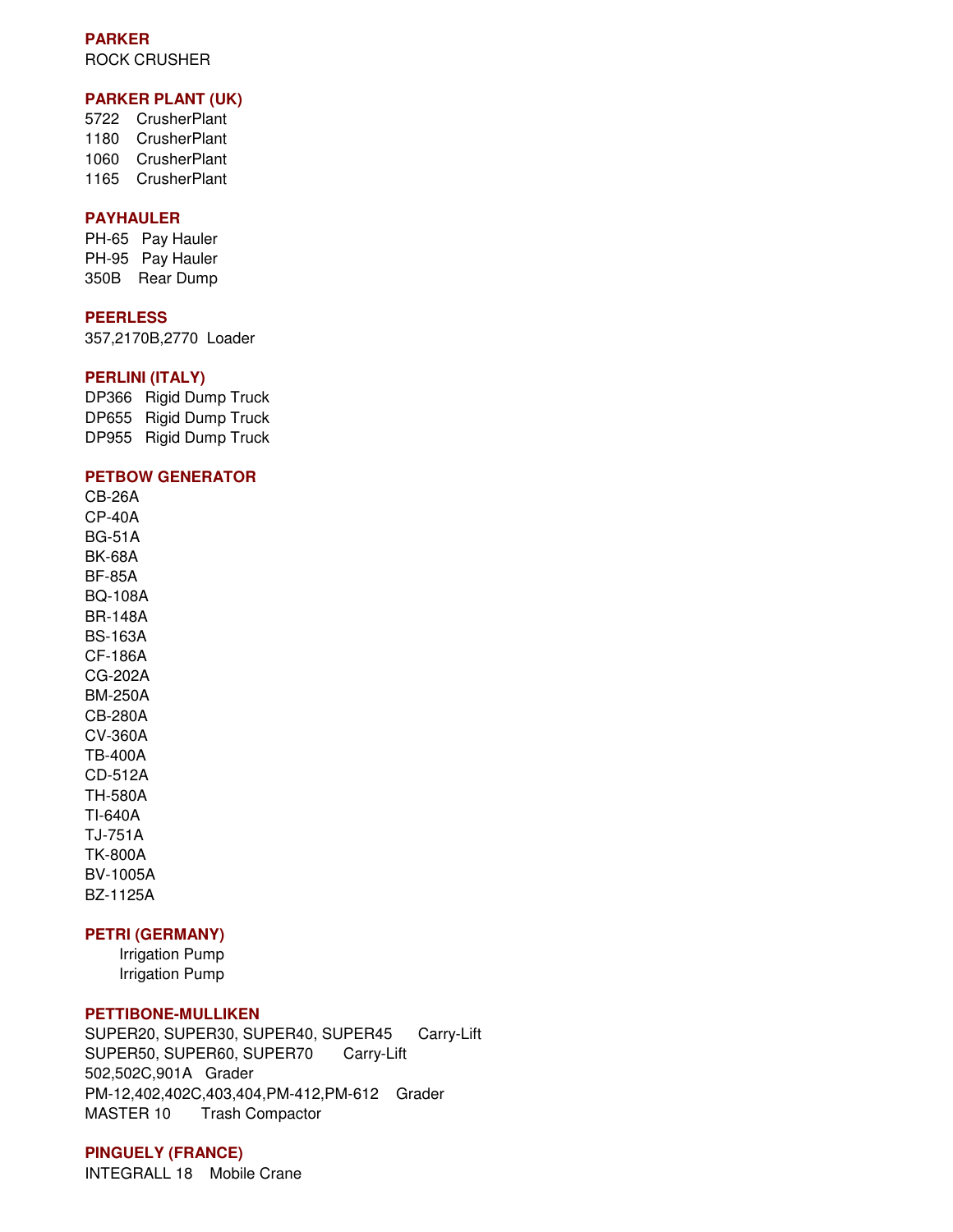TT10 Mobile Crane TT216 Crane TT416, TT616 Crane

### **P&H CO.**

1025A, 1055B, 1055BLC Crane & Shovel 1055BLC Crane & Shovel 1400DE, 1500DE Crane & Shovel 420,425,440,525,535,550 Crane & Shovel 6250TC Crane & Shovel 6250TC CARRIER Crane & Shovel 700, 1200 Crane & Shovel 955,1010,1015 Crane & Shovel T250-M Crane & Shovel W250-M Crane & Shovel

#### **P.M.I. (ITALY)**

PMI 940 Excavator

### **POCLAIN**

1000CK Excavator 1088 Excavator 600CK Excavator 350CK Excavator 61CK,81CK Excavator 81 Excavator 888 Excavator

### **POWERSCREEN (UK)**

16\*5 Mobile Screen Chieftain Mobile Screen Mk 3 Shredder 616 Trommel

### **PPM (FRANCE/ITALY)**

SUPERSTRACKER FCH55 Reach Stacker SUPERSTRACKER FCH70 Reach Stacker SUPERSTRACKER ech Reach Stacker A230 Rough Terrain Crane A340 Rough Terrain Crane A540 Rough Terrain Crane ETR Rough Terrain Crane ATT290 All Terrain Crane ATT340 All Terrain Crane ATT390 All Terrain Crane

#### **PPS DETVA (SLOVAK REP.)**

UNC201 Front End Loader CET500 Front End Loader

### **PUTZMEISTER (GERMANY)**

BSS521H Concrete Pump

#### **RAKENNUSTEMPO OY (FINDLAND)**

JOONAS 1000-2000 Berry Harvester

# **RAY-GO**

RAM 30 EARTH COMPACTOR Construction Equipment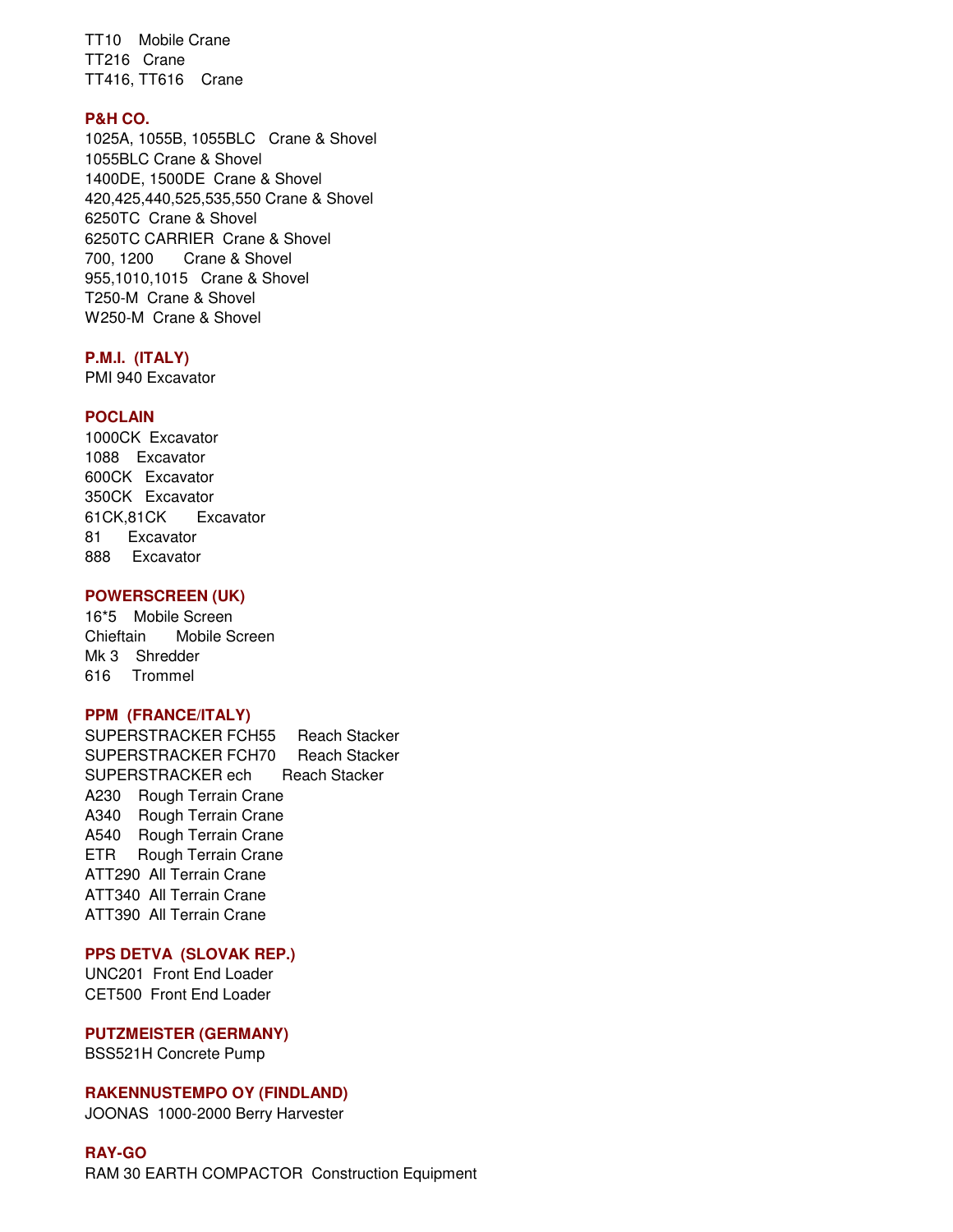RAM-PAK 30, LANDFILL COMPACTOR Construction Equipment

### **RAYGO WAGNER**

APR-45 AUTO PACKER CD-1200 COAL CARRYDOZER CD500, CD800 COAL CARRYDOZER CHD-17, CHD-24, CHIP HANDLING DOZERS CHD-30, CHIP HANDLING DOZER CHE-70 CONTAINER HANDLER L-70, L-120, L-480, L-490 LUMBERJACKS, L-80A, L-90 LH-500 LUMBERJACK LHR-45 LUMBERJACK MHE-80, MATERIAL & CONTAINER, HANDLER NCH-35, NUCLEAR CYLINDER, HANDLER, PC-80 PIGGY PACKER PC-90 PIGGY PACKER SW-80 STEELWORKER, STRAD-80 STRADDLE CARRIER

#### **RB INTERNATIONAL (UK)**

CH45 Hyd. Crawler Crane CH50 Hydraulic Crane CH65 Hydraulic Crane CH100 Hyd. Crawler Crane CH50P Piling Rig CH65P Piling Rig 51/60 Crawler Excavator 61RB Crawler Excavator 71RB Crawler Excavator VC30 Crawler Excavator 30RB Crawler Excavator 22RB Crawler Excavator

## **RICKEL MFG. CO.**

BIG A 2000 BIG A 2500 BIG A 2600 BIG A 3500

### **RIMPULL**

RD65 Haul Truck

#### **RUSTON BUCYRUS**

20RBH 38RB, 71RB 45RBC 61RB, 71RB

## **SAMSUNG**

130LC/2 Excavator 180LC/2 Excavator 210LC/LC2/LC3 Excavator 240LC/3 Excavator 280LC/2 Excavator 350LC/2 Excavator 450LC/2 Excavator 150 Loader 180 Loader 250 Loader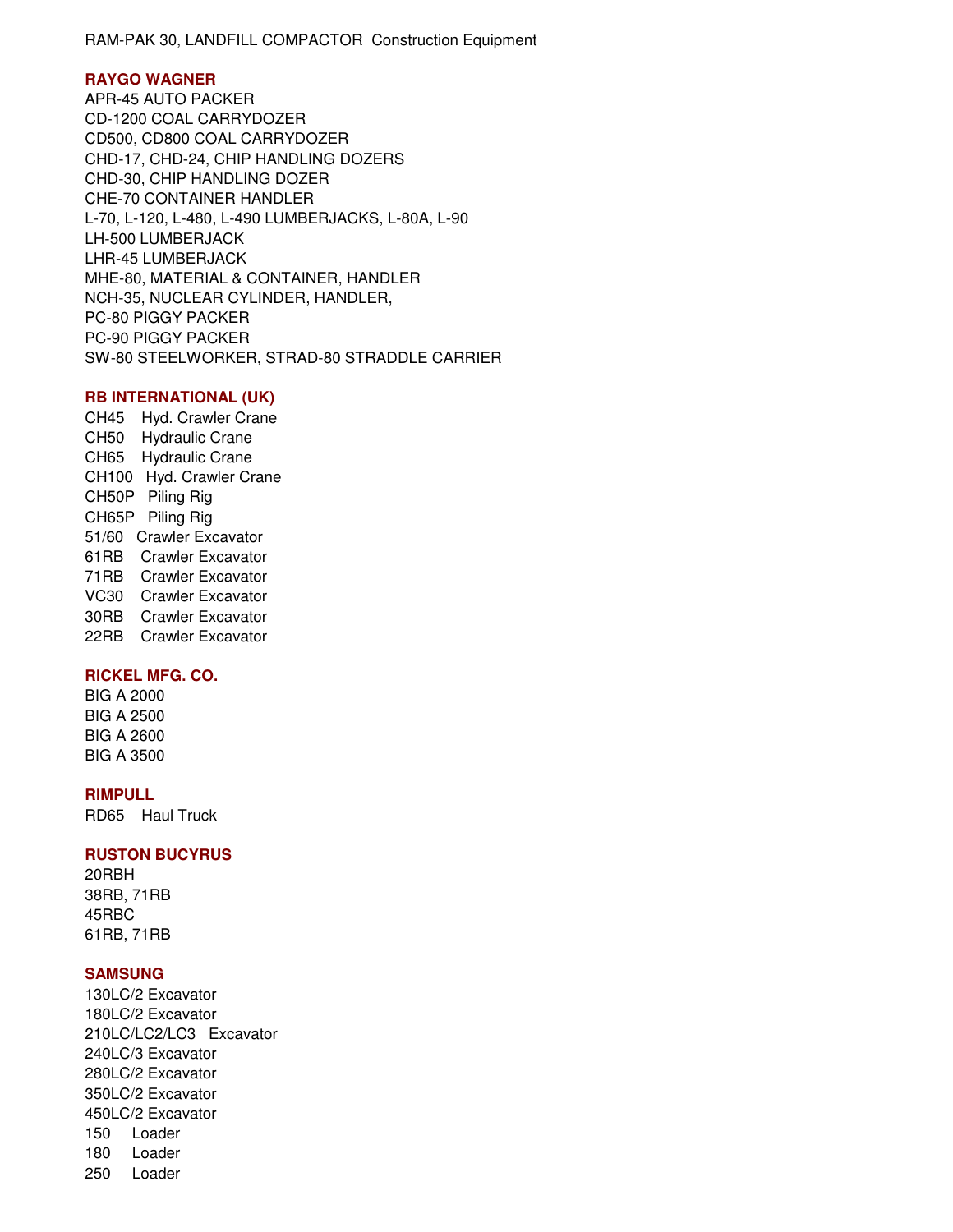MX8W MX6W MX6W-2 MX6W-2H MX8W-2 MX8W-2H MX200 MX6LC MX6LC-2 MX6LC-S MX6LCM MX8 MX8-2 MX8-2H SE200 SE210 MX8LC MX8LC-2 SE210LC SE200LC MX222 MX222LC MX225LS MX10 MX10-2 MX10LC-2 MX10LC-2H SE280 MX292LC MX292 MX14-2 SE350LC SE450LC

#### **SCHEUERLE (GERMANY)**

 Elevation Truck W1103 Vibratory Roller

## **SDMO SEDDON - ATKINSON**

301 SERIES R24L25 Truck 301 SERIES R30L25 Truck 301 SERIES T17L25 Truck 301 SERIES T17L29 Truck 301 SERIES T22L29 Truck 301 SERIES T24L29 Truck 401 SERIES T17C32 Truck 401 SERIES T17L25 Truck 401 SERIES T17L29 Truck 401 SERIES T22C32 Truck 401 SERIES T17C Truck 411 SERIES T17L25 Truck 301 SERIES T17C Truck 34.4 Truck 400 SERIES Truck 400 SERIES MODELS Truck 401 SERIES MODELS Truck 400 SERIES T-36C, D-16C R24C, R30C Truck 400 SERIES T38C, T44C, T60C Truck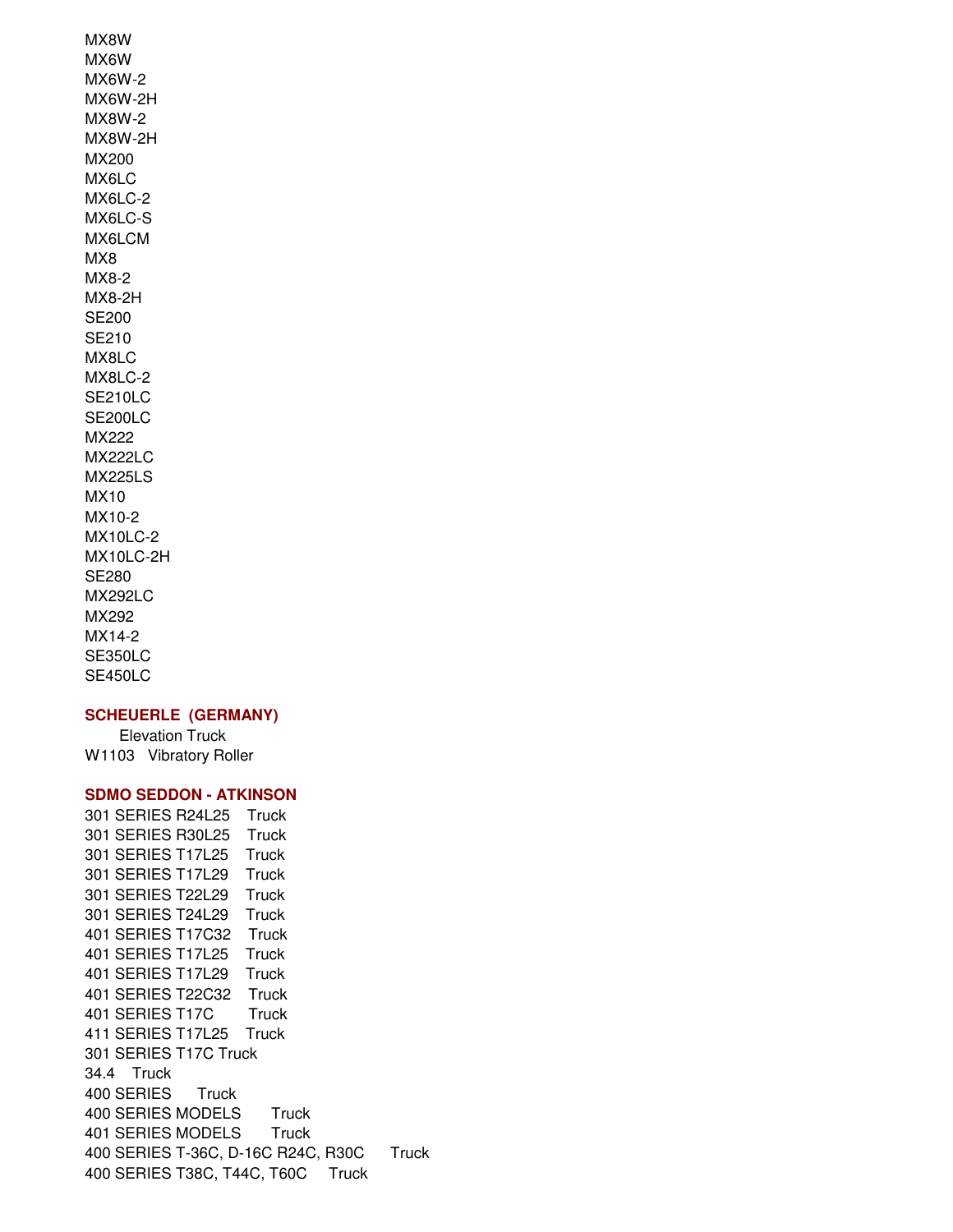400 SERIES T42C, T60C Truck 401 SERIES T17C Truck BORDERER, LEADER, VENTURER Truck BORDERER Truck DEFENDER, SEARCHER Truck LEADER, BORDERER Truck SNOW PLOUGH Truck STRATO 210 Truck STRATO 325 Truck T36 Truck VENTURER Truck

## **SHANTUI CONST. MACHINERY CO LTD**

SD22 Bulldozer

#### **SISU**

JYRY-SISU Truck SM220, SM280, SM300 Truck

#### **STEIGER**

BEARCAT III (ST-220) Tractor BEARCAT IV (KM-225), COUGAR IV (CM-250) Tractor COUGAR (ST-280) Tractor COUGAR III (ST-251) Tractor COUGAR IV (KM-280), (KM-360), PANTHER IV (KM-325) Tractor PANTHER 1000 (KP-1325), (KP-1360), (CP-1400) Tractor PANTHER II Tractor PANTHER III, (ST-310), (ST-320) Tractor PANTHER III (PT-350) Tractor PTA-280 Tractor TIGER (ST-470) Tractor TIGER (ST-470) Tractor TIGER III (ST-450) Tractor TIGER IV (KP-525) Tractor TURBO TIGER Tractor TURBO TIGER II Tractor

## **STAVOSTROJ A.S. (CZECH REP.)**

VV900 Vibratory Roller

## **SOLBUS**

SOLCITY 11 Bus

#### **SOILMEC (ITALY)**

SM400 Drıllıng Machine CM40 Drıllıng Machine

#### **T A SAVORY (UK)**

Hid. Oil Flushing Rig

## **TANACORP (FINLAND)**

TINA 22 Landfill Compactor TANA27 Vibratory Compactor TANA32 Vibratory Compactor TANA40 Vibratory Compactor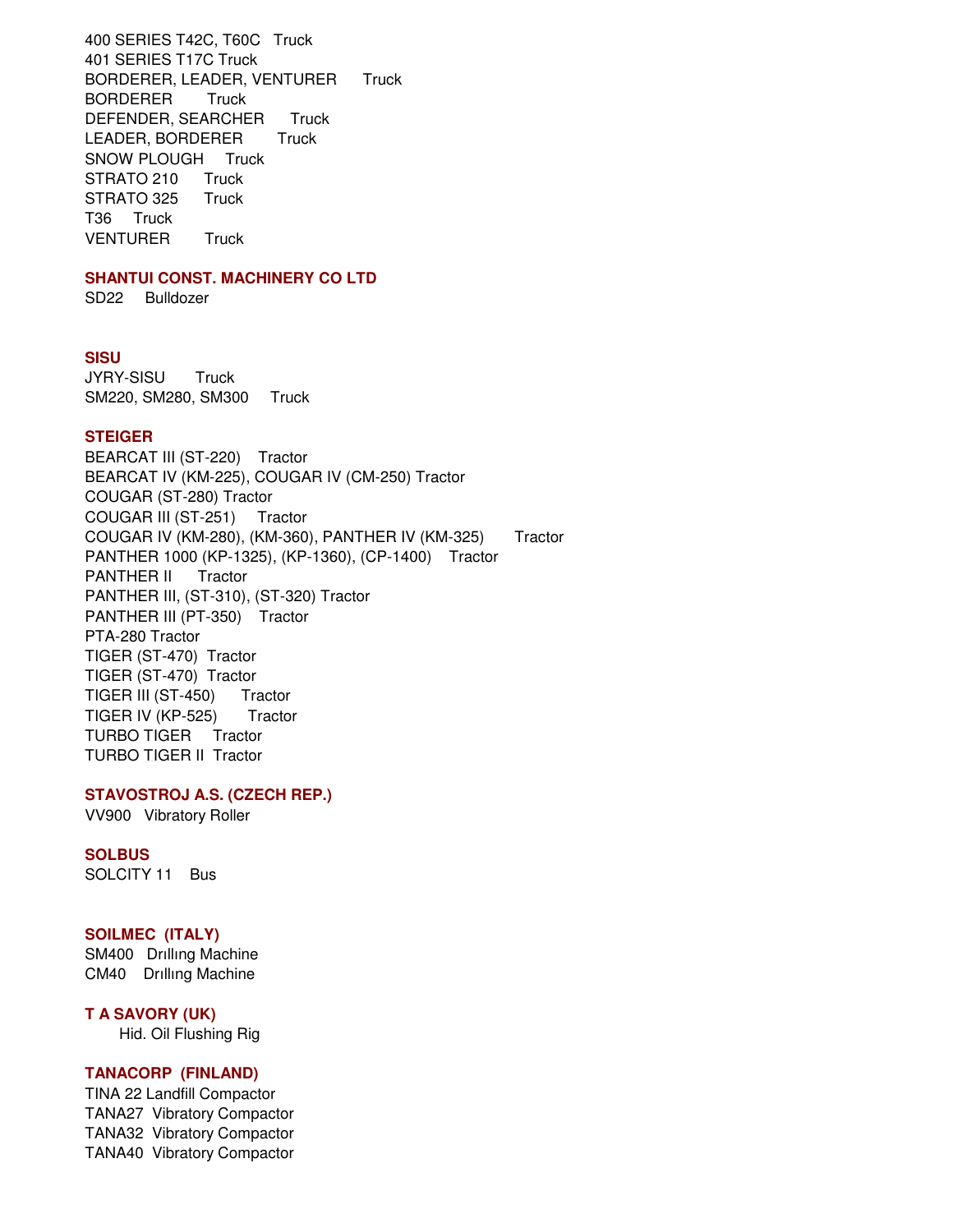## **TERBERG (NEDERLAND'S)**

YT17 Yard Tractor

#### **TEREX (UK)**

2566 Artic Dump Truck 3066 Artic Dump Truck 3305 Rigid Dump Truck 3340 Rigid Dump Truck 3307E Rigid Dump Truck 3308E Rigid Dump Truck 3310E Rigid Dump Truck 3311E Rigid Dump Truck 8230 8250 33-11 Truck R-17 Truck R-25 Truck R-35 Truck TS-24 Twin Powered Scraper TA25 Dump Truck TA27 Artic Rock Truck TA30 Dump Truck TR35 Dump Truck TR45 Dump Truck TXL400-2 Wheel Loader TXL500-2 Wheel Loader

## **TIGERCAT**

220 Loader 230B Loader 234 Knucleboom Loader 240B Knucleboom Loader 244 Knucleboom Loader 250 Loader 250B Knucleboom Log Loader 604 Cable Skidder 610 Skidder 620C Skidder 625C Skidder 630C Skidder 635C Skidder 718 Feller Buncher 720D Feller Buncher 724D Feller Buncher 724E Feller Buncher 726D Feller Buncher 726E Feller Buncher 822C Feller Buncher 860C Feller Buncher 870C Feller Buncher C640C Clambunk Skidder H822C Harvester H860C Harvester L830C Feller Buncher L870C Feller Buncher LH830 Harvester M726C Mulcher M822C Mulcher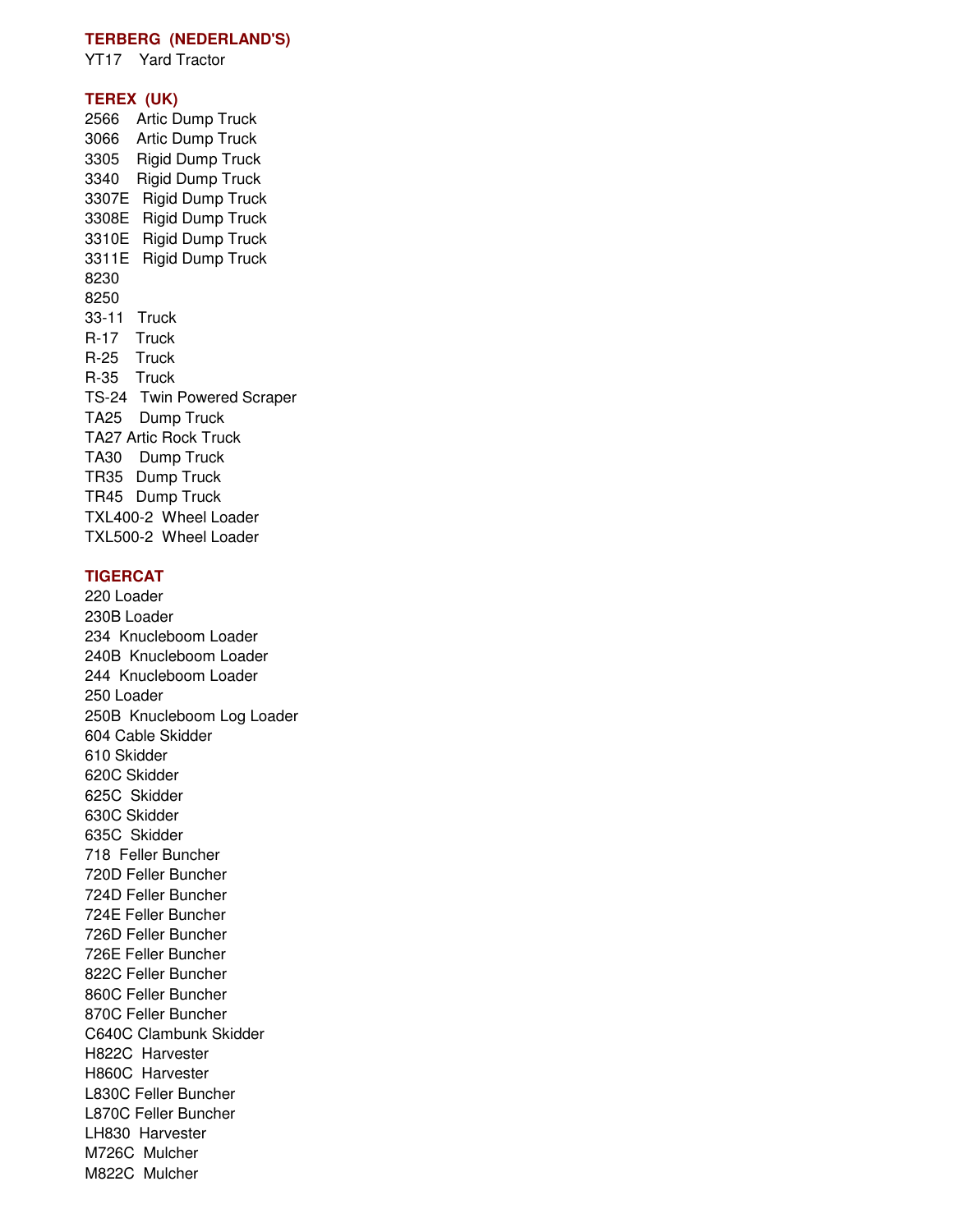S860C Shovel Loader T240B Loader Versalite Track Loader T250 Loader T250B Track Loader

## **TIMBCO**

T420 Feller Buncher T425 Feller Buncher T430 Feller Buncher T435 Feller Buncher

## **TIMBERJACK**

1410B Forest Equipment 230 Logging Equipment 230 TURBO Logging Equipment 240 Logging Equipment 240 Logging Equipment 240 TURBO Logging Equipment 2515 Logging Equipment 2518 Logging Equipment 2580 Logging Equipment 2618 Logging Equipment 2828 Logging Equipment 380 Logging Equipment 380 TURBO Logging Equipment 450 Logging Equipment 450 TURBO Logging Equipment 480 Logging Equipment 480 TURBO Logging Equipment 608 Logger 618 Logger 628 Logger 770 Forest Equipment C-90 Logger

## **TROJAN**

2000 Loader 204 Loader 204A Loader 254 Loader 3000 Loader 304, 304A Loader 400 Loader 4000 Loader 6000 Loader 404 Loader 5500 Loader 7500 Loader

### **TITAN (GERMANY)**

Z60525 Spacıal Truck

#### **TOMLIN HYDRAULICS (UK)**

 Auger Rig Power Unit Power Unit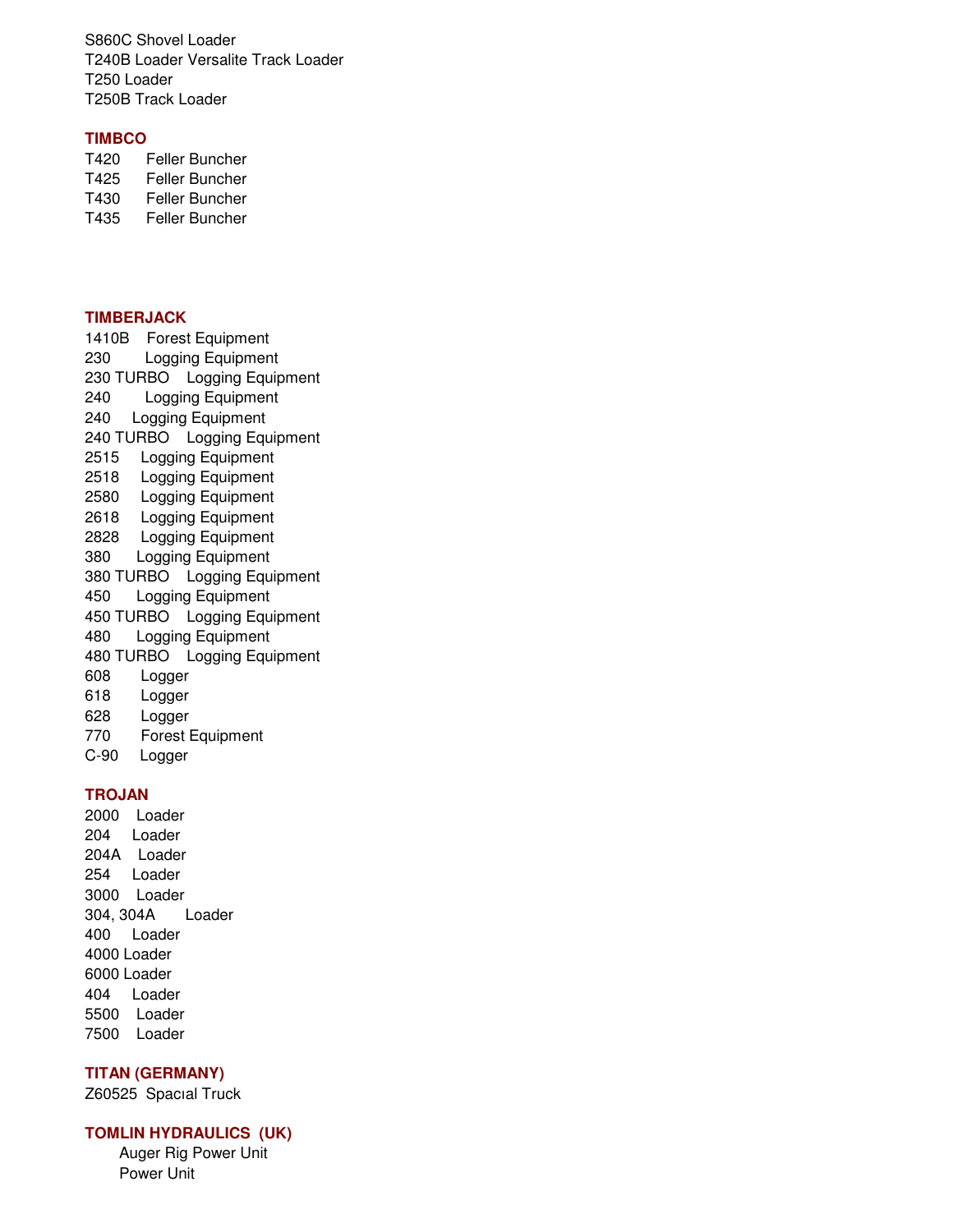Power Unit

## **TRANS-GESCO**

WL 350 Knucle Boom Wheel Loaders PL 350 Pedestal or Rail Mount Stationary Loader PL 460 Pedestal or Rail Mount Stationary Loader 400 Series Feller Buncher / Harvester TG770 Feller Buncher TG770 HD Feller Buncher TD88D Grapple Skidder TD88D Clambunk Skidder TG88D Forwarder

## **TRAUMA (FRANCE)**

TMX400 Airport Tractor TMX400 Airport Tractor

### **TRITECHNICA (SPAIN)**

MV512DT Vibratory Roller MV518DT Vibratory Roller BEMA Farm Tractor

## **UNWIND ENGINEERING (UK)**

Water Jetting Rig

### **VALET (FINLAND)**

KTD3514A Log Handler RS4118 Reach Stacker 40111 Straddle Carrier RTG402315 Straddle Carrier

## **VALMET**

ALL MODELS WITH Forest Equipment ALL MODELS WITH Forest Equipment ALL MODELS WITH Forest Equipment ALL MODELS WITH Forest Equipment ALL MODELS WITH Forest Equipment F65, F66, F67 Forest Equipment F68 Forest Equipment

### **VANDAL (FRANCE)**

400C Waste Compactor 500C Waste Compactor

#### **VERMEER**

8550A Trencher Backhoe

### **VERSATILE**

1150 Tractor 1156 Tractor 300 Tractor 500 Tractor 555 Tractor 700 Tractor 700 (SERIES 2) Tractor 750 Tractor 800 Tractor 800 (SERIES 2) Tractor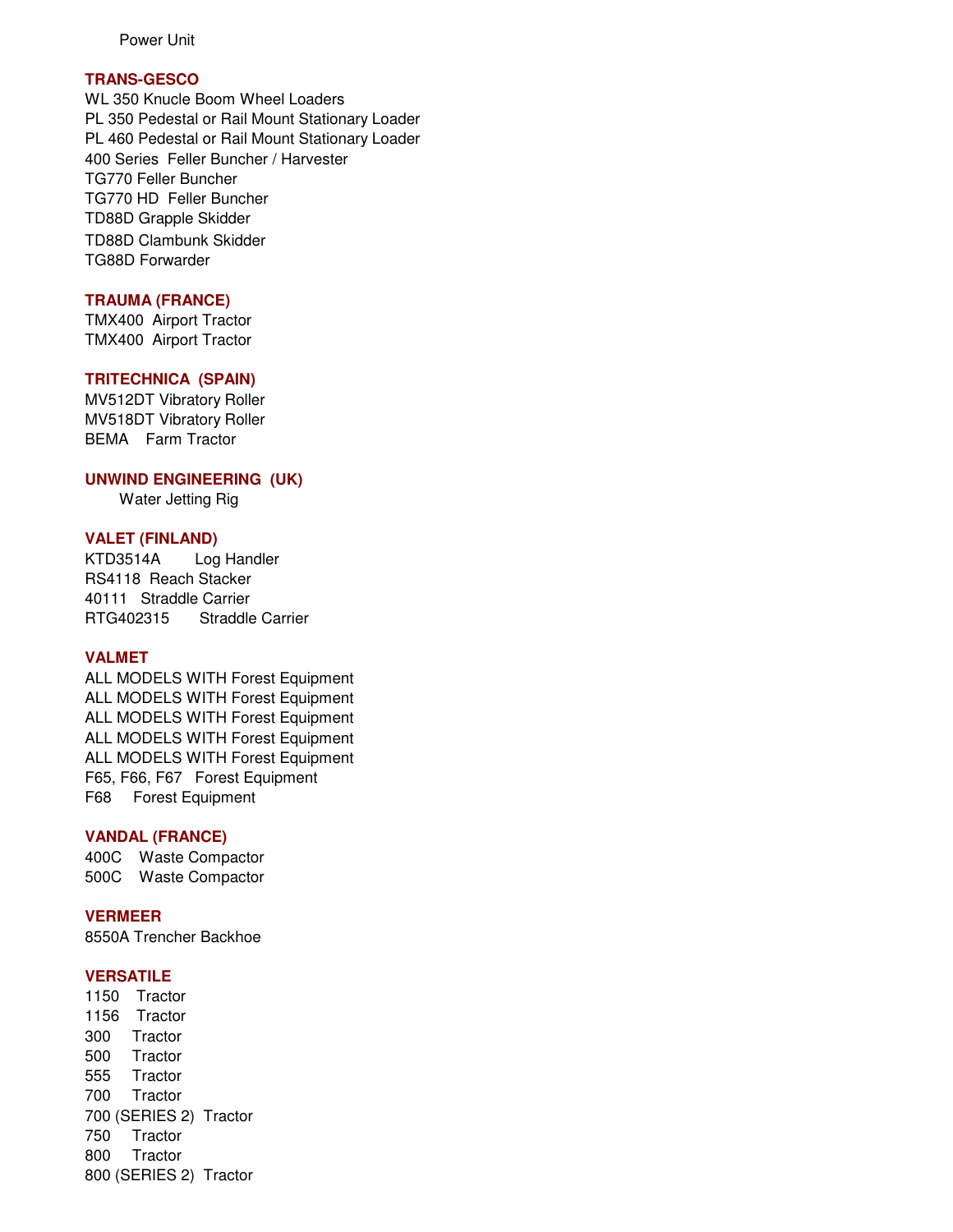825, 825 (SERIES 2) Tractor 835 Tractor 836 Tractor 846 Tractor 850, 850 (SERIES 2) Tractor 855 Tractor 856 Tractor 875 Tractor 876 Tractor 895 Tractor 900 Tractor 900 (SERIES 2) Tractor 935 Tractor 936, 976 Tractor 945, 946, 955, 975 SERIES III Tractor 950 (SERIES 2) Tractor 955 Tractor 975 Tractor 9820 Tractor 9840 Tractor 9860 Tractor 9880 Tractor B-185 Tractor B-185 Tractor D-118 Tractor M-118 Tractor D-145 Tractor

#### **VIBROMAX (GERMANY)**

VM46 Vibratory Roller W752B Vibratory Roller W602B Vibratory Roller W1102B Vibratory Roller W1402 Vibratory Roller W1802 Vibratory Roller

### **VILAKONE (FINLAND)**

645 Wheel Loader 745 Wheel Loader

#### **VME**

R35 (324TD) Dumper R50 (324/326LD) Dumper R65 Dumper R85 Dumper 280C, L280C Front End Loader 380, W380 Front End Loader L190 Front End Loader L270 Front End Loader L320 Front End Loader L380B Front End Loader L480 Front End Loader L480T Front End Loader L50 (324 LDC) Front End Loader

#### **VOLVO**

435 Dumper 440 Dumper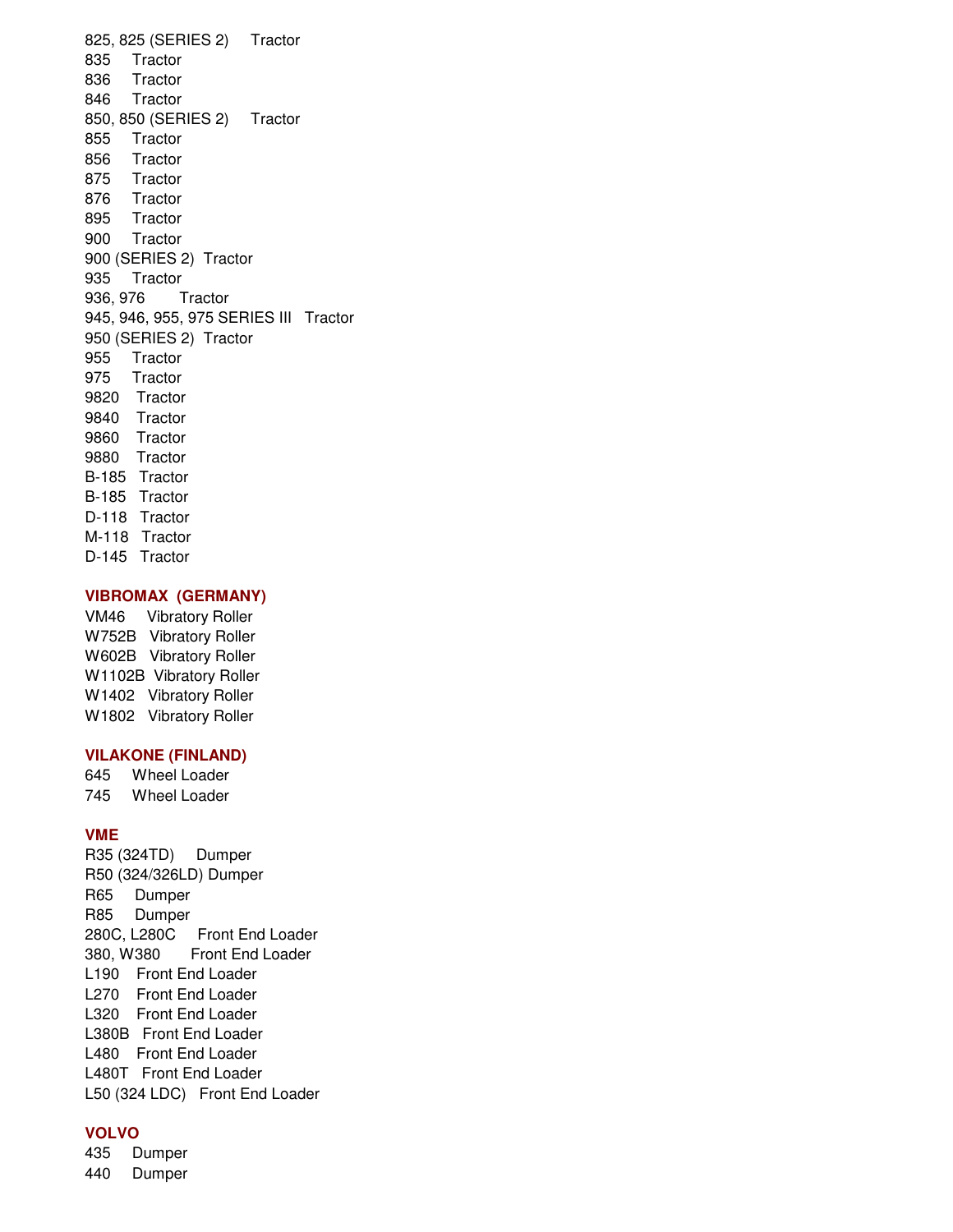540 Dumper EC140 Excavator

## **WAGNER (GERMANY)**

MAX Vacuum Machine

## **WHITE**

9320 Combine

## **WIRTGEN (GERMANY)**

SM3500 Road Milling Equip. SM3800 Road Milling Equip. Road Milling Equip.

# **WORTHINGTON**

315, 365 Compressor 600 Compressor 900 Compressor

## **YALE & TOWNE**

2000, 3000 Lıft Truck 204A Lıft Truck 4000, 6000 Lıft Truck 4000D Lıft Truck 6000 Lıft Truck

## **ZETTELMEYER (GERMANY)**

ZL1801 Front End Loader ZL2002 Front End Loader ZL3002 Front End Loader ZL4002 Front End Loader